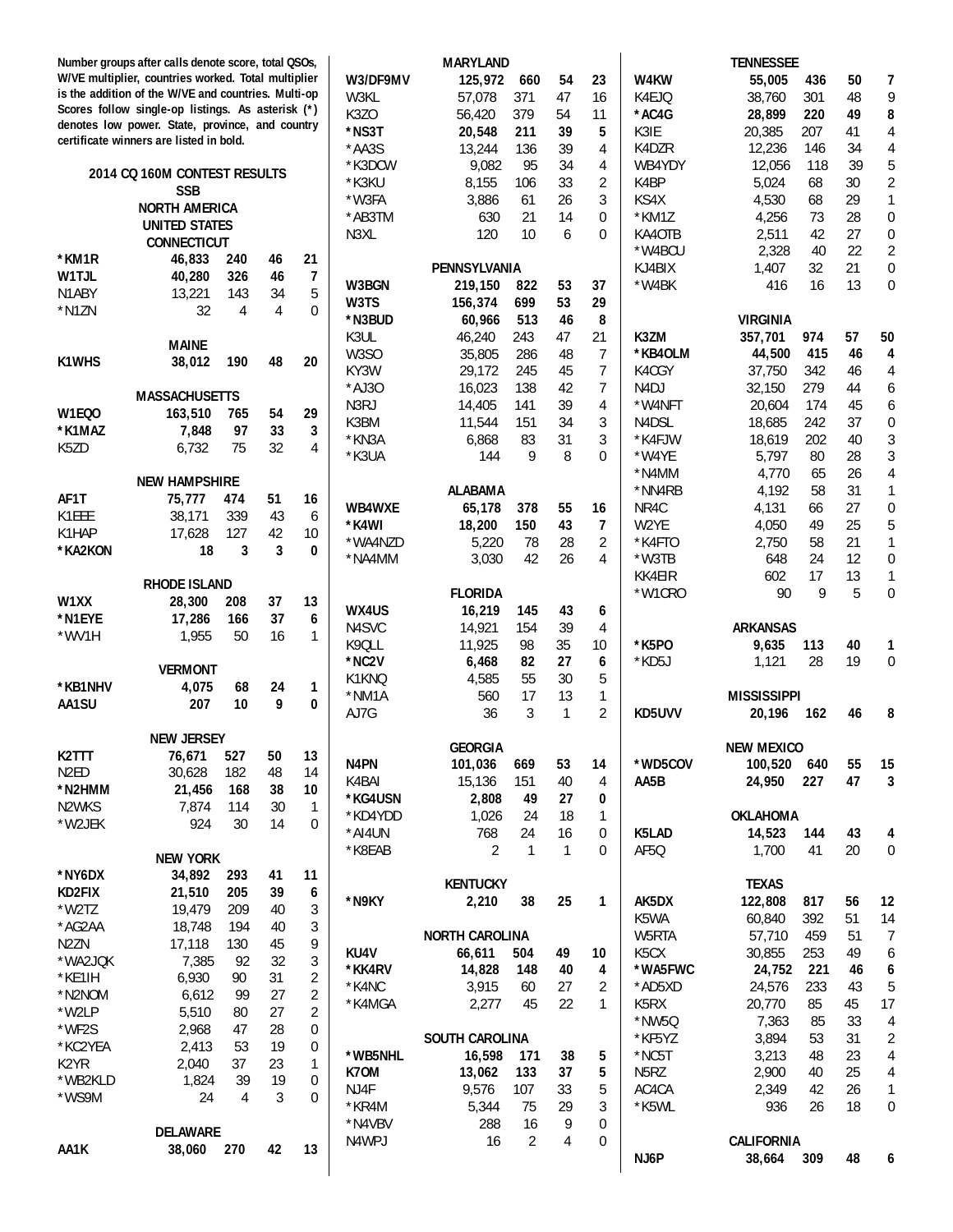| WC6H    | 24,908            | 214            | 45             | 7              |                 | <b>MICHIGAN</b>      |          |          |                |               | <b>COLORADO</b>             |     |          |                                  |
|---------|-------------------|----------------|----------------|----------------|-----------------|----------------------|----------|----------|----------------|---------------|-----------------------------|-----|----------|----------------------------------|
| W4EF    | 19,380            | 167            | 46             | 5              | *W8CO           | 110,883              | 686      | 52       | 17             | <b>NCØB</b>   | 28,765                      | 229 | 50       | 5                                |
| N6RK    | 16,027            | 148            | 43             | 4              | *NA8V           | 39,000               | 263      | 50       | 10             | KOØC          | 23,471                      | 214 | 44       | 5                                |
| N6NF    | 14,319            | 168            | 34             | 3              | K8MJZ           | 25,327               | 278      | 41       | 2              | *KØRI         | 15,500                      | 133 | 46       | 4                                |
| KG6AO   | 12,685            | 133            | 40             | 3              | *N8GEO          | 21,500               | 193      | 46       | 4              | *WBØHBJ       | 4,356                       | 63  | 32       | 1                                |
| N6AA    | 9,918             | 115            | 34             | 4              | *W8GP           | 19,274               | 190      | 45       | 1              | WØALC         | 3,136                       | 53  | 27       | $\mathbf{1}$                     |
| *K6SAL  | 5,632             | 118            | 21             | 1              | *WD8KDB         | 13,202               | 143      | 40       | $\mathbf{1}$   | K9MWM         | 1,220                       | 29  | 19       | $\mathbf{1}$                     |
| *KE6QR  | 3,439             | 89             | 18             | 1              | *W8DCQ          | 8,547                | 105      | 36       | 1              | *KDØGTR       | 510                         | 17  | 15       | $\boldsymbol{0}$                 |
| *KI6JJW | 2,875             | 61             | 23             | 0              | *K8BHK          | 3,175                | 59       | 25       | 0              |               |                             |     |          |                                  |
| *WT6H   | 1,824             | 48             | 19             | 0              | WA8FRE          | 2,970                | 57       | 22       | 0              |               | <b>IOWA</b>                 |     |          |                                  |
| *K7XE   | 660               | 30             | 11             | 0              |                 |                      |          |          |                | *WBØLJK       | 17,300                      | 154 | 47       | 3                                |
| *K2GMY  | 504               | 30             | 7              | 1              |                 | OHIO                 |          |          |                | <b>KDØQ</b>   | 15,744                      | 133 | 42       | 6                                |
| *K6XN   | 270               | 15             | 9              | 0              | WN8R            | 124,412              | 622      | 53       | 23             | KIØEO         | 5,100                       | 72  | 34       | 0                                |
| *WA200B | 248               | 14             | $\overline{7}$ | $\mathbf{1}$   | AB8AC           | 56,520               | 415      | 52       | 8              |               |                             |     |          |                                  |
| W6RKC   | 108               | 9              | 6              | $\mathbf 0$    | N8HP            | 29,400               | 257      | 44       | 6              |               | <b>KANSAS</b>               |     |          |                                  |
| *K6ERQ  | 72                | 9              | 4              | 0              | *NT8Z           | 26,832               | 263      | 46       | 2              | <b>KØRH</b>   | 45,980                      | 394 | 50       | 5                                |
| *W6IEE  | 60                | 10             | 3              | $\mathbf 0$    | *W8KTQ          | 23,716               | 214      | 44       | 5              | *AAØMZ        | 12,737                      | 125 | 44       | 3                                |
| *N6DZR  | 42                | $\overline{7}$ | 3              | $\mathbf 0$    | *WD8E           | 13,455               | 129      | 41       | 4              | <b>WØBH</b>   | 12,040                      | 131 | 41       | $\sqrt{2}$                       |
| *K6KQV  | 40                | 5              | 4              | $\mathbf 0$    | *W8KNO          | 12,300               | 135      | 39       | 2              | *WØKAN        | 8,853                       | 103 | 37       | $\overline{2}$                   |
|         |                   |                |                |                | *WB8JUI         | 10,452               | 115      | 36       | 3              | <b>NØYET</b>  | 8,284                       | 100 | 36       | $\overline{2}$                   |
|         | <b>ARIZONA</b>    |                |                |                | N8AA<br>*K8YN   | 8,284                | 100      | 38       | 0              | *K3PA         | 4,960                       | 70  | 31       | $\mathbf{1}$                     |
| N7GP    | 107,602           | 728            | 55             | 12             |                 | 8,080                | 86       | 37       | 3              | <b>NØGMT</b>  | 3,317                       | 52  | 31       | $\boldsymbol{0}$                 |
| N7RK    | 32,238            | 264            | 48             | 6              | *NR8R           | 2,760                | 43       | 30       | 0              | *NØTEK        | 874                         | 23  | 19       | 0                                |
| WA8WZG  | 12,584            | 131            | 40             | 4              | AC8HU<br>KA8AXY | 2,304                | 45       | 24<br>27 | 0              |               |                             |     |          |                                  |
| N7AT    | 9,143             | 97             | 37             | 4              |                 | 2,295                | 41       |          | 0              |               | <b>MINNESOTA</b>            |     |          |                                  |
| KE2VB   | 8,322             | 108            | 37             | 1              | *K8VUS          | 1,633                | 37       | 23       | 0              | KØTT          | 122,604                     | 804 | 55       | 13                               |
| NI7R    | 1,680             | 42             | 20             | 0              | K8ALM<br>*W8IDM | 1,100<br>297         | 23<br>15 | 19<br>9  | 1<br>0         | K9DU          | 10,472                      | 145 | 34       | $\boldsymbol{0}$                 |
| K7FA    | 1,140             | 30             | 20             | 0              |                 |                      |          |          |                | K9WN          | 5,146                       | 74  | 31       | 0                                |
| *AE7DW  | 2                 | $\mathbf{1}$   | 1              | 0              |                 | <b>WEST VIRGINIA</b> |          |          |                | <b>KØPK</b>   | 2,871                       | 42  | 28       | 1                                |
|         | <b>IDAHO</b>      |                |                |                | K8JQ            | 27,360               | 324      | 40       | 0              | *NØUC         | 2,640                       | 41  | 30       | $\pmb{0}$                        |
| KG7H    | 50,050            | 414            | 50             | 5              | *KW8V           | 20,008               | 226      | 38       | 3              | *KCØVFP       | 2,380                       | 41  | 28       | 0                                |
| W7MEM   | 11,220            | 109            | 40             | 4              |                 |                      |          |          |                |               |                             |     |          |                                  |
| *K70VG  | 2,550             | 45             | 24             | 1              |                 | <b>ILLINOIS</b>      |          |          |                |               | <b>MISSOURI</b>             |     |          |                                  |
| *K7JAN  | 1,350             | 36             | 18             | $\mathbf 0$    | *WM9I           | 39,498               | 298      | 49       | 9              | *KIØI         | 57,114                      | 457 | 50       | 7                                |
|         |                   |                |                |                | *K9QVB          | 29,019               | 262      | 49       | $\overline{2}$ | *WØTT         | 12,452                      | 121 | 38       | 6                                |
|         | <b>MONTANA</b>    |                |                |                | K9IDQ           | 22,389               | 206      | 48       | 3              | WW1USA        | 8,172                       | 100 | 34       | 2                                |
| *KG7VQ  | 40                | 5              | 4              | 0              | *K9MMS          | 18,424               | 168      | 42       | 5              | *NWØM         | 7,310                       | 100 | 34<br>35 | $\boldsymbol{0}$<br>$\mathbf{1}$ |
|         |                   |                |                |                | *N9LYE          | 17,160               | 202      | 38       | $\mathbf{1}$   | <b>KDØNEO</b> | 7,020                       | 87  |          |                                  |
|         | <b>NEVADA</b>     |                |                |                | W9IE            | 10,542               | 112      | 41       | $\mathbf{1}$   |               | <b>NEBRASKA</b>             |     |          |                                  |
| NV7JB   | 4,872             | 81             | 28             | 1              | N9RU            | 4,736                | 68       | 31       | 1              | *KBØARZ       |                             |     | 32       |                                  |
| *K7ACZ  | 1,037             | 29             | 16             | 1              | K9ZM            | 4,026                | 55       | 32       | 1              |               | 3,488                       | 53  |          | 0                                |
|         |                   |                |                |                | *N9TF           | 3,960                | 60       | 29       | 1              |               | <b>CANADA</b>               |     |          |                                  |
|         | <b>OREGON</b>     |                |                |                | *KD9MS          | 3,136                | 46       | 26       | $\overline{c}$ |               | <b>NEW BRUNSWICK</b>        |     |          |                                  |
| KA6BIM  | 7,455             | 153            | 19             | 2              | *K9ZXO          | 2,842                | 46       | 29       | 0              | VE9AA         | 594                         | 12  | 10       | $\mathbf{1}$                     |
| *W7IXZ  | 2,142             | 44             | 19             | $\overline{2}$ | *AB9M           | 224                  | 14       | 8        | 0              |               |                             |     |          |                                  |
|         |                   |                |                |                |                 |                      |          |          |                |               | <b>PRINCE EDWARD ISLAND</b> |     |          |                                  |
|         | <b>UTAH</b>       |                |                |                |                 | <b>INDIANA</b>       |          |          |                | VY2ZM         | 559,936                     | 821 | 50       | 54                               |
| *NS7K   | 14,190            | 159            | 41             | 2              | K9SG            | 121,399              | 715      | 53       | 20             |               |                             |     |          |                                  |
| WA7LNW  | 572               | 19             | 12             | $\mathbf{1}$   | K9EA            | 44,132               | 340      | 52       | 7              |               | QUEBEC                      |     |          |                                  |
| *K7CU   | 456               | 19             | 12             | 0              | K9WWT           | 19,694               | 208      | 43       | 0              | VA2WA         | 36,138                      | 201 | 33       | 5                                |
|         |                   |                |                |                | *W9CSX          | 13,995               | 142      | 44       | 1              | *VE2HAY       | 6,000                       | 53  | 24       | 0                                |
|         | <b>WASHINGTON</b> |                |                |                | W9RE            | 11,256               | 100      | 35       | 7              | *VE2PIJ       | 1,068                       | 19  | 12       | 0                                |
| W7AV    | 4,410             | 58             | 27             | 3              | *NM9P           | 8,056                | 94       | 36       | $\overline{2}$ |               |                             |     |          |                                  |
| KE7SW   | 3,380             | 55             | 24             | 2              | *WB9NOO         | 5,814                | 78       | 34       | 0              |               | <b>ONTARIO</b>              |     |          |                                  |
| *N7ZUF  | 1,133             | 44             | 11             | 0              | *NT9M           | 3,402                | 54       | 26       | $\mathbf{1}$   | VE3PN         | 201,853                     | 533 | 48       | 23                               |
| *W7SAW  | 980               | 35             | 14             | 0              | *NJ9U           | 2,730                | 48       | 26       | 0              | *VE3MGY       | 118,944                     | 413 | 52       | 7                                |
| *N7JPF  | 704               | 32             | 11             | 0              | *W9SAN          | 84                   | 7        | 6        | 0              | VE3CX         | 104,820                     | 358 | 53       | $\overline{\phantom{a}}$         |
| *W8BFX  | 430               | 16             | 9              | 1              | *W9TC           | 24                   | 4        | 3        | 0              | VA3XH         | 81,480                      | 290 | 46       | 10                               |
| *KD7RUS | 252               | 14             | 9              | 0              |                 |                      |          |          |                | *VE3VZ        | 56,399                      | 239 | 43       | 6                                |
| *KE7ZAC | 208               | 13             | 8              | 0              |                 | <b>WISCONSIN</b>     |          |          |                | *VE3NB        | 49,131                      | 189 | 44       | 9                                |
| *W7QN   | 56                | $\overline{7}$ | 4              | 0              | W9AV            | 44,202               | 379      | 47       | 6              | *VE3SWS       | 13,838                      | 85  | 31       | $\sqrt{3}$                       |
|         |                   |                |                |                | K9MA            | 30,004               | 262      | 47       | 5              | *VE3HED       | 13,224                      | 96  | 28       | $\mathbf{1}$                     |
|         | <b>WYOMING</b>    |                |                |                | K9TY            | 28,143               | 245      | 50       | 3              | *VE3RCN       | 9,180                       | 71  | 26       | $\mathbf{1}$                     |
| W7SE    | 46,587            | 396            | 49             | 4              | *WB9BWP         | 3,712                | 58       | 29       | 0              | *VE3TU        | 1,596                       | 24  | 14       | 0                                |
| *KB7TGR | 11,739            | 132            | 42             | $\mathbf{1}$   | *W9FZ           | 2,093                | 44       | 23       | 0              |               |                             |     |          |                                  |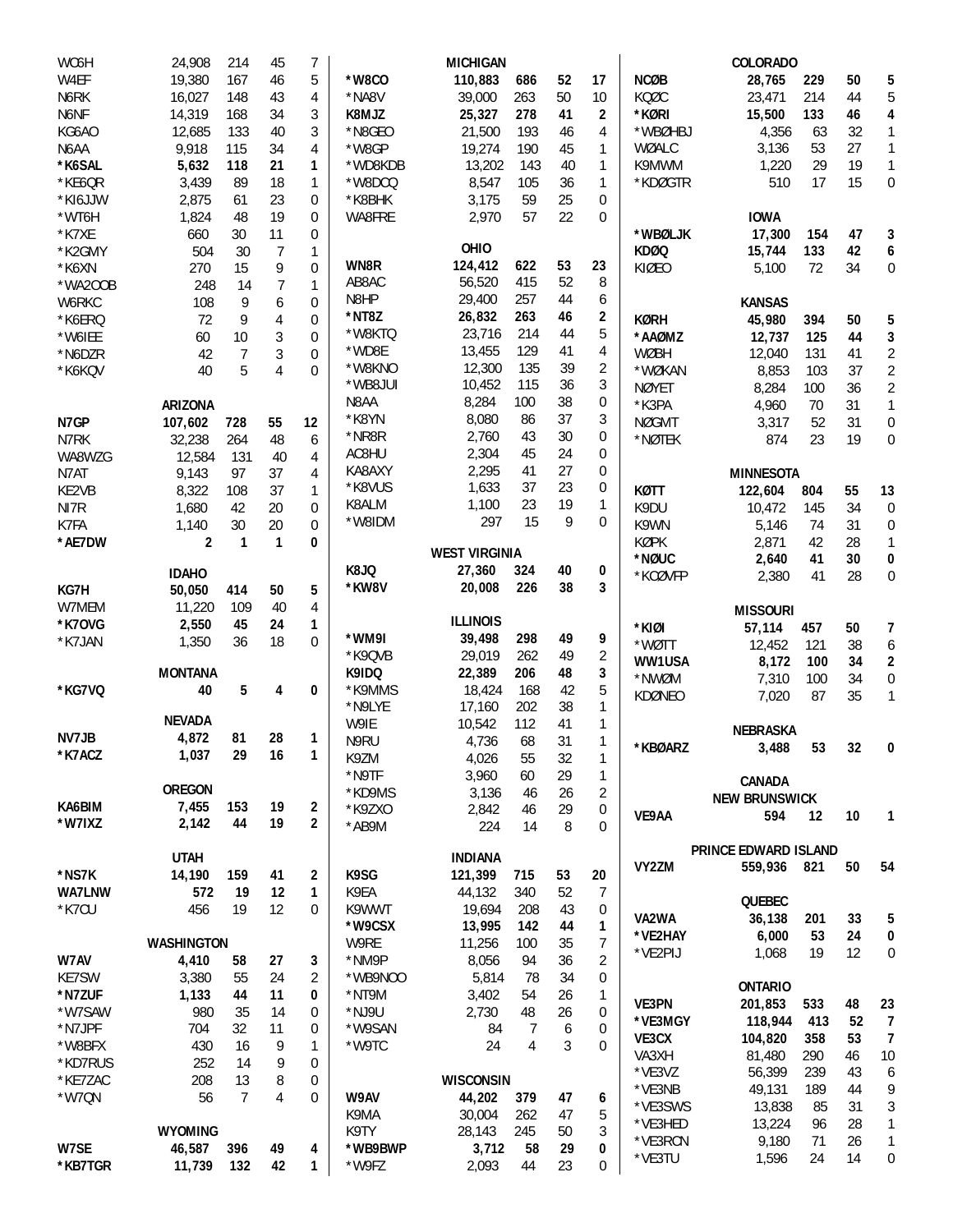| *VA3FN                | 222                        | 8              | 6              | 0            |                   | Kyrgyzstan                     |                |                     |          |                          | England                         |            |                     |                |
|-----------------------|----------------------------|----------------|----------------|--------------|-------------------|--------------------------------|----------------|---------------------|----------|--------------------------|---------------------------------|------------|---------------------|----------------|
| *VA3DBT               | 66                         | 5              | 3              | $\mathbf 0$  | *EX8MK            | 210                            | 5              | 0                   | 6        | M3C                      | 8,328                           | 73         | 0                   | 24             |
|                       |                            |                |                |              |                   |                                |                |                     |          | *G4WMH                   | 2,754                           | 33         | $\bf{0}$            | 17             |
|                       | <b>MANITOBA</b>            |                |                |              |                   | Oman                           |                |                     |          | *G40CO                   | 1,218                           | 18         | $\mathbf 0$         | 14             |
| *VE4TV                | 27,016                     | 127            | 42             | 2            | A4100             | 4,275                          | 25             | 0                   | 19       | $*$ M5Z                  | 45                              | 3          | $\Omega$            | $\sqrt{3}$     |
| *VE4EAR               | 1                          | $-3$           | $\overline{2}$ | $\Omega$     |                   | Saudi Arabia                   |                |                     |          |                          |                                 |            |                     |                |
|                       |                            |                |                |              | 7Z1SJ             | 13,860                         | 51             | 6                   | 24       |                          | Estonia                         |            |                     |                |
| VE6BBP                | <b>ALBERTA</b>             | 70             | 30             | 1            |                   |                                |                |                     |          | *ES1CN                   | 9,456                           | 79         | 0                   | 24             |
|                       | 10,478                     |                |                |              |                   | <b>EUROPE</b>                  |                |                     |          |                          |                                 |            |                     |                |
|                       | <b>BRITISH COLUMBIA</b>    |                |                |              |                   | Austria                        |                |                     |          | European<br><b>RK4FD</b> | 181,905                         | 521        | 5                   | Russia<br>62   |
| *VE7DNZ               | 3,515                      | 40             | 19             | 0            | *OE3WMW           | 69,122                         | 367            | 0                   | 38       | UI6A                     | 61,600                          | 241        | 1                   | 49             |
| VA7IR                 | 2,712                      | 47             | 12             | $\mathbf{0}$ | OE2S              | 47,816                         | 220            | 0                   | 43       | RC5Z                     | 38,598                          | 181        | 0                   | 42             |
|                       |                            |                |                |              | *OE1WWL           | 595                            | 17             | $\overline{0}$      | 7        | UA4IC                    | 33,930                          | 168        | 0                   | 39             |
|                       | <b>NORTH AMERICA</b>       |                |                |              | *OE7MFI           | 282                            | 10             | $\mathbf 0$         | 6        | RA30A                    | 30,640                          | 152        | $\mathbf 0$         | 40             |
|                       | <b>Bahamas</b>             |                |                |              |                   |                                |                |                     |          | *UA6JQ                   | 24,520                          | 118        | 0                   | 40             |
| C6ANA                 | 251,496                    | 567            | 52             | 32           |                   | <b>Azores</b>                  |                |                     |          | *RA1ANY                  | 20,955                          | 134        | 0                   | 33             |
|                       |                            |                |                |              | CR <sub>2</sub> X | 300,664                        | 441            | 42                  | 56       | RF3W                     | 20,790                          | 125        | $\mathbf 0$         | 33             |
|                       | Cayman Islands             |                |                |              |                   |                                |                |                     |          | <b>RA30</b>              | 20,434                          | 120        | 0                   | 34             |
| ZF2AM                 | 265,351                    | 593            | 51             | 32           | *EA6AKN           | <b>Balearic Islands</b><br>160 | $\overline{7}$ | 0                   | 4        | *RD22DD                  | 10,374                          | 83         | 0                   | 26             |
|                       |                            |                |                |              |                   |                                |                |                     |          | *RK3E                    | 5,588                           | 57         | 0                   | 22             |
|                       | <b>Mexico</b>              |                |                |              |                   | <b>Belarus</b>                 |                |                     |          | *R2PT                    | 4,440                           | 46         | 0                   | 20             |
| XE2S                  | 61,650                     | 246            | 42             | 8            | EW1EO             | 80,112                         | 326            | 1                   | 47       | *RX3VF                   | 3,825                           | 47         | $\mathbf{0}$        | 17             |
| XE <sub>20</sub>      | 30,874                     | 145            | 39             | 4            | EW2MA             | 63,294                         | 296            | 0                   | 42       | UA6AH                    | 3,180                           | 30         | $\mathbf{0}$        | 20             |
| *XE1AY                | 1,888                      | 25             | 13             | 3            | EU6AF             | 56,385                         | 246            | 0                   | 45       | UA9XF                    | 402                             | 13         | $\Omega$            | 6              |
|                       |                            |                |                |              | *EU2EU            | 47,586                         | 223            | 0                   | 42       |                          |                                 |            |                     |                |
|                       | <b>Puerto Rico</b>         |                | 40             |              | *EU6ML            | 45,200                         | 221            | 0                   | 40       | *TA1ED                   | <b>European Turkey</b>          |            |                     |                |
| *KP4KE                | 159,276                    | 334            |                | 38           | *EU3AA            | 16,590                         | 111            | 0                   | 30       | TA1CM                    | 40,400<br>15,246                | 196<br>86  | $\overline{2}$<br>0 | 38<br>33       |
|                       | <b>US Virgin Islands</b>   |                |                |              | EU1WW             | 81                             | 6              | $\Omega$            | 3        | *TC1ØSWAT                | 4,137                           | 38         | 0                   | 21             |
| *KP2DX                | 234                        | 8              | $\mathbf{1}$   | 5            |                   |                                |                |                     |          | TA1DX                    | 36                              | 3          | $\mathbf 0$         | $\mathfrak{Z}$ |
|                       |                            |                |                |              |                   | <b>Belgium</b>                 |                |                     |          | *TA1AGA                  | 20                              | 2          | 0                   | $\overline{2}$ |
|                       | <b>AFRICA</b>              |                |                |              | *0T7J             | 49,794                         | 229            | 5                   | 38       |                          |                                 |            |                     |                |
|                       |                            |                |                |              |                   |                                |                |                     |          |                          |                                 |            |                     |                |
|                       |                            |                |                |              |                   |                                |                |                     |          |                          |                                 |            |                     |                |
| *IH9YMC               | <b>African Italy</b><br>20 | $\overline{2}$ | 0              | 1            |                   | Bosnia-Herzegovina             |                |                     |          | <b>DMØB</b>              | Fed. Rep. of Germany<br>111,540 | 406        | 14                  | 46             |
|                       |                            |                |                |              | *E740             | 129,168                        | 489            | 1                   | 51       | DM6DX                    | 79,626                          | 423        | $\mathbf{1}$        | 45             |
|                       | Algeria                    |                |                |              | *E73ESP           | 34,200                         | 190            | 1                   | 35       | DR7B                     | 66,080                          | 406        | 0                   | 40             |
| *7X5QB                | 12,700                     | 63             | 0              | 20           | *E7ØW             | 3,743                          | 40             | $\overline{0}$      | 19       | DL8OH                    | 57,330                          | 290        | 3                   | 42             |
|                       |                            |                |                |              |                   |                                |                |                     |          | $*$ DO6CC                | 55,756                          | 231        | 10                  | 43             |
|                       | <b>Canary Islands</b>      |                |                |              |                   | <b>Bulgaria</b>                |                |                     |          | DL6JF                    | 48,954                          | 292        | $\boldsymbol{0}$    | 41             |
| *EB8AYA               | 10                         | $\overline{1}$ | 0              | 1            | *LZ1GU            | 5,125                          | 36             | 2<br>$\overline{0}$ | 23<br>4  | <b>DAØI</b>              | 42,517                          | 241        | 0                   | 41             |
|                       |                            |                |                |              | *LZ2FQ            | 88                             | 5              |                     |          | DF2DJ                    | 37,880                          | 203        | 1                   | 39             |
|                       | <b>ASIA</b>                |                |                |              |                   | Crete                          |                |                     |          | <b>DLØRCP</b>            | 36,556                          | 245        | 0                   | 37             |
|                       | Armenia                    |                |                |              | SV9FBM            | 38,088                         | 158            | $\mathbf 2$         | 44       | *DL4ZA                   | 35,064                          | 246        | 1                   | 35             |
| *EK6SI                | 12,650                     | 61             | 0              | 23           |                   |                                |                |                     |          | *DJ8UV                   | 32,331                          | 209        | 0                   | 39             |
|                       |                            |                |                |              |                   | Croatia                        |                |                     |          | *DLØNG                   | 30,771                          | 185        | 1                   | 38             |
|                       | <b>Asiatic Russia</b>      |                |                |              | *9A9J             | 73,935                         | 325            | 1                   | 44       | *DL1NKS                  | 27,560                          | 165        | 2                   | 38             |
| UA9BA                 | 18,569                     | 63             | 0              | 31           | *9A1MM            | 9,126                          | 73             | 0                   | 26       | *DFØIA                   | 27,506                          | 203        | 2                   | 32             |
| RA9Y                  | 5,984                      | 38             | 0              | 17           | $*9A4W$           | 4,994                          | 45             | $\mathbf 0$         | 22       | *DK7CH                   | 24,519                          | 183        | 0<br>1              | 33             |
| R9AM                  | 3,072<br>540               | 29<br>10       | 0<br>0         | 12<br>6      |                   |                                |                |                     |          | *DL2AA                   | 23,864                          | 151        | 0                   | 37             |
| R9AE<br><b>RW22QA</b> | 165                        | 6              | 0              | 3            |                   | <b>Czech Republic</b>          |                |                     |          | DJ5IW<br>*DK2AT          | 23,625<br>21,384                | 159<br>142 | 0                   | 35             |
|                       |                            |                |                |              | OK1W              | 262,650                        | 677            | 16                  | 59       | *DL1KRT                  | 21,216                          | 146        | 0                   | 36<br>34       |
|                       | <b>Asiatic Turkey</b>      |                |                |              | *OK7AW            | 73,125                         | 333            | 0                   | 45       | *DL5AWE                  | 20,772                          | 139        | $\mathbf 0$         | 36             |
| *TA2AD                | 35,433                     | 118            | 0              | 31           | *OK1HFP           | 33,226                         | 187            | 0                   | 37       | DD2ML                    | 20,150                          | 155        | 0                   | 31             |
| <b>TA3D/5</b>         | 5,490                      | 37             | 0              | 18           | OK2AB             | 24,990                         | 151            | 0                   | 34       | DL5MEV                   | 19,320                          | 101        | 4                   | 36             |
| *TA200                | 1,420                      | 15             | 0              | 10           | OK1DOL            | 17,640                         | 119            | 0<br>0              | 30       | DL1TPY                   | 19,270                          | 96         | 5                   | 36             |
| *TA8AT                | 648                        | 9              | $\mathbf 0$    | 9            | *OK2BJC           | 9,528                          | 83             | 0                   | 24       | *DG3FCT                  | 19,075                          | 134        | 1                   | 34             |
|                       |                            |                |                |              | *OK1KZ<br>*OK2SGY | 1,316<br>940                   | 20<br>20       | 0                   | 14<br>10 | *DL1MAJ                  | 18,165                          | 121        | 0                   | 35             |
|                       | Azerbaijan                 |                |                |              | *OK2KFK           | 495                            | 11             | $\Omega$            | 9        | DK6CQ                    | 17,952                          | 130        | 0                   | 33             |
| *4K6F0                | 27,200                     | 91             | 0              | 32           |                   |                                |                |                     |          | DL1DTL                   | 17,388                          | 112        | 0                   | 36             |
|                       |                            |                |                |              |                   | Denmark                        |                |                     |          | DK7TA                    | 14,960                          | 96         | 0                   | 34             |
|                       | Georgia                    |                |                |              | OZ/K3ZJ           | 74,612                         | 322            | 4                   | 42       | DL7JRD                   | 14,940                          | 87         | 0                   | 36             |
| 4L50                  | 229,539                    | 418            | 1              | 56           | OZ1ADL<br>OZ1HHH  | 51,024<br>25,272               | 202<br>139     | 9<br>0              | 39<br>36 | DL7YS<br>*DF6RI          | 13,257<br>12,992                | 121<br>111 | $\mathbf 0$<br>0    | 27<br>28       |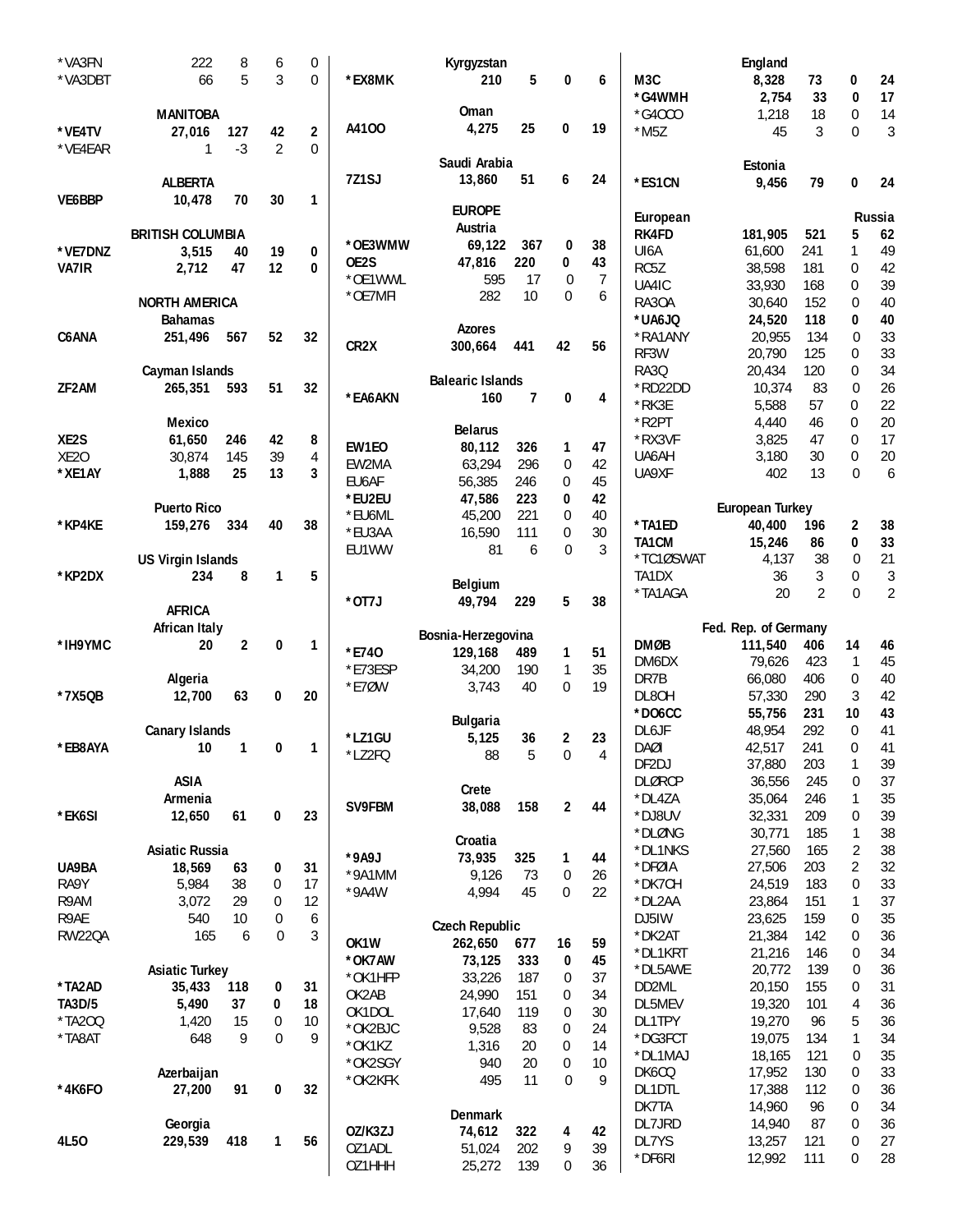| DK9DX              | 12,614  | 77  | 0                | 34 |                   | Hungary        |          |                  |          |                   | Norway         |          |                |                |
|--------------------|---------|-----|------------------|----|-------------------|----------------|----------|------------------|----------|-------------------|----------------|----------|----------------|----------------|
| DK9IP              | 12,448  | 84  | 0                | 32 | *HA4XH            | 185,074        | 591      | 9                | 52       | *LA3BO            | 20,088         | 131      | 0              | 31             |
| *DL6AKK            | 11,250  | 90  | $\mathbf 0$      | 30 | HA8JV             | 15,680         | 96       | 0                | 32       | *LA3BPA           | 19,836         | 110      | $\mathbf{1}$   | 35             |
| <b>DLØLK</b>       | 10,557  | 94  | 0                | 27 | HA5UA             | 12,177         | 94       | $\mathbf 0$      | 27       | *LA5LJA           | 16,558         | 95       | $\overline{2}$ | 32             |
| *DJ7MH             | 10,472  | 97  | 0                | 28 | *HA7JQK           | 4,796          | 45       | 0                | 22       | LJ9RE             | 1,288          | 19       | 0              | 14             |
| *DB8AH             | 10,248  | 89  | $\mathbf 0$      | 28 |                   |                |          |                  |          | *LA7TN            | 902            | 17       | 0              | 11             |
| *DF2ZV             | 9,976   | 88  | $\boldsymbol{0}$ | 29 |                   | Iceland        |          |                  |          | *LB1KG            | 48             | 3        | $\mathbf 0$    | $\overline{4}$ |
| DK4ØECH            | 9,256   | 88  | $\mathbf 0$      | 26 | TF1AM             | 2,210          | 26       | 0                | 17       |                   |                |          |                |                |
| *DK4LL             | 8,164   | 76  | 0                | 26 | TF3SG             | 80             | 4        | $\boldsymbol{0}$ | 4        |                   | Poland         |          |                |                |
| DL5LYM             | 7,700   | 69  | $\mathbf 0$      | 28 |                   |                |          |                  |          | SP3GTS            | 134,820        | 424      | 9              | 54             |
| *DK7MCX            | 7,429   | 82  | 0                | 23 |                   | Ireland        |          |                  |          | SP9AQF            | 123,300        | 506      | 1              | 49             |
| DL6MIG             | 7,176   | 72  | 0                | 24 | EI7M              | 416,809        | 719      | 36               | 61       | *SQ9IAU           | 81,268         | 388      | 1              | 43             |
| *DK6SP             | 7,155   | 62  | 0                | 27 | *EI3ENB           | 13,110         | 87       | 1                | 29       | *SP1FPG           | 77,900         | 323      | 4              | 46             |
| DG5MEX             | 6,480   | 60  | $\mathbf 0$      | 24 |                   |                |          |                  |          | *SQ2PHG           | 75,624         | 343      | $\overline{2}$ | 44             |
| *DG3FK             | 6,375   | 60  | $\boldsymbol{0}$ | 25 |                   | Italy          |          |                  |          | SN7D              | 73,788         | 358      | 1              | 42             |
| *DL2RCH            | 5,775   | 64  | $\mathbf 0$      | 21 | *IK5AFJ           | 41,676         | 178      | $\overline{2}$   | 44       | SN9P              | 73,656         | 346      | 0              | 44             |
| *DK6CS             | 5,324   | 54  | 0                | 22 | <b>IK6SNR</b>     | 30,627         | 149      | $\overline{2}$   | 39       | *SP6TRX           | 60,320         | 240      | 4              | 48             |
| <b>DJØIF</b>       | 5,000   | 58  | 0                | 20 | IZ3GNG            | 18,088         | 104      | 0                | 34       | *SQ4JEN           | 48,093         | 243      | 2              | 39             |
| DK5TX              | 4,902   | 63  | $\overline{0}$   | 19 | *IZ5IMD           | 17,024         | 111      | 1                | 31       | *SQ10D            | 46,870         | 226      | 2              | 41             |
| DL6DVU             | 4,536   | 50  | 0                | 21 | *IN3EIS           | 8,448          | 76       | 0                | 24       | *SQ5GVY           | 39,780         | 214      | 1              | 38             |
| *DL4VAI            | 4,294   | 59  | $\boldsymbol{0}$ | 19 | <b>IØ/S53R</b>    | 6,264          | 53       | 0                | 24       | SP3CMX            | 28,290         | 141      | $\overline{2}$ | 39             |
| *DM6HB             | 3,580   | 43  | $\overline{0}$   | 20 | *IZ5NRF           | 5,720          | 54       | 0                | 22       | SN7V              | 24,300         | 142      | 1              | 35             |
| DJ8QA              | 3,349   | 49  | 0                | 17 | *IN3MNS           | 1,554          | 24       | $\mathbf 0$      | 14       | *SQ9NIN           | 24,242         | 155      | 0              | 34             |
| *DK2WU             | 3,116   | 34  | $\mathbf 0$      | 19 | IV3ZIH            | 770            | 13       | 0                | 11       | *SP5BUJ           | 22,704         | 147      | $\mathbf 0$    | 33             |
| *DK3YD             | 2,916   | 38  | 0                | 18 | *IK2IKW           | 48             | 5        | $\overline{0}$   | 3        | SP9HZW            | 21,184         | 144      | 0              | 32             |
| *DL3TVI            | 2,916   | 39  | $\boldsymbol{0}$ | 18 |                   |                |          |                  |          | *SQ2KLZ           | 18,212         | 138      | 0              | 29             |
| *DK3GI             | 2,862   | 36  | $\boldsymbol{0}$ | 18 |                   | Kaliningrad    |          |                  |          | *SP5CJY           | 15,531         | 103      | 0              | 31             |
| *DL9FB             | 2,800   | 41  | 0                | 16 | *RN2FQ            | 9,282          | 71       | 0                | 26       | *SQ9NIS           | 15,270         | 110      | 1              | 29             |
| *DF2LH             | 2,680   | 27  | $\mathbf{1}$     | 19 |                   |                |          |                  |          | *SP5DXU           | 14,065         | 106      | 0              | 29             |
| DJ6TB              | 2,672   | 43  | 0                | 16 |                   | Latvia         |          |                  |          | SP9MZH            | 12,296         | 87       | 0              | 29             |
| *DO6XX             | 2,618   | 41  | 0                | 17 | *YL2GQG           | 28,347         | 172      | 0                | 33       | *SQ2EAN           | 10,212         | 102      | 0              | 23             |
| *DF2FM             | 2,516   | 35  | 0                | 17 |                   |                |          |                  |          | *SQ2BNM           | 9,424          | 61       | 0              | 31             |
| *DJ2SL             | 1,843   | 20  | $\boldsymbol{0}$ | 19 |                   | Lithuania      |          |                  |          | *SP9CLO           | 7,464          | 63       | 0              | 24             |
| *DL9NEI            | 1,152   | 24  | 0                | 12 | LY4T              | 85,882         | 376      | 4                | 42       | *SP4LVK           | 7,203          | 74       | 0              | 21             |
| *DL4HCF            | 660     | 12  | 0                | 11 | *LY9A             | 85,365         | 385      | 1                | 44       |                   |                |          |                |                |
| *DKØMN             | 603     | 16  | 0                | 9  | LY3B              | 75,735         | 338      | 0                | 45       |                   | Portugal       |          |                |                |
| *DL8MAS            | 528     | 15  | 0                | 8  | *LY4L             | 63,408         | 268      | 0                | 48       | *CT1HIX           | 28,336         | 114      | $\overline{7}$ | 39             |
| *DL4GBA            | 513     | 15  | 0                | 9  | *LY1SR            | 30,634         | 189      | 0                | 34       |                   |                |          |                |                |
| *DL4EAX            | 504     | 18  | 0                | 8  | *LY20M            | 24,882         | 156      | 0                | 33       |                   | Romania        |          |                |                |
| *DG7RO             | 413     | 16  | 0                | 7  | *LY2MM            | 11,275         | 93       | $\mathbf 0$      | 25       | YO7LFV            | 81,753         | 322      | $\mathbf{2}$   | 49             |
|                    |         |     | $\Omega$         | 8  | *LY2PAD           |                | 51       | $\Omega$         | 22       | YPØC              |                |          | $\Omega$       | 39             |
| *DJ8EW             | 384     | 12  |                  |    |                   | 5,522          |          |                  |          |                   | 50,583         | 259      |                |                |
| *DL3APK            | 252     | 12  | 0                | 6  | *LY2ND            | 4,544          | 63       | 0                | 16       | *YR5K             | 45,357         | 236      | 0              | 39             |
| *DB4MZ             | 245     | 14  | 0                | 5  |                   |                |          |                  |          | *YO7CDB           | 18,930         | 128      | 0              | $30\,$         |
| *DG8HJ             | 190     | 10  | 0                | 5  |                   | Luxembourg     |          |                  |          | *Y06HSU           | 15,475         | 127      | 0              | 25             |
| *DL1NEO            | 110     | 5   | 0                | 5  | LX1ER             | 79,440         | 322      | 6                | 42       | *YO3GHM           | 10,500         | 87       | 0              | 25             |
| *DL1DVE            | 60      | 4   | 0                | 3  | *LX1NO            | 3,200          | 32       | 0                | 20       | *YO2MTG           | 10,388         | 74       | 0              | 28             |
|                    |         |     |                  |    |                   |                |          |                  |          | Y08RKP            | 8,425          | 66       | 0              | 25             |
|                    | Finland |     |                  |    |                   | Macedonia      |          |                  |          | *Y02MSP           | 8,304          | 70       | 0              | 24             |
| OH <sub>2</sub> XX | 29,954  | 175 | 1                | 33 | $*$ Z36N          | 131,945        | 465      | 4                | 51       | *Y09ADN           | 5,649          | 52       | 0              | 21             |
| OH5NE              | 24,428  | 158 | 0                | 31 |                   |                |          |                  |          | *YO4RDW           | 1,392          | 23       | 0              | 12             |
| *OH6ECM            | 11,799  | 86  | 0                | 27 |                   | Moldova        |          |                  |          | *YO2MTD           | 376            | 10       | $\mathbf 0$    | 8              |
| *OH3KQ             | 603     | 14  | 0                | 9  | *ER2RM            | 43,890         | 201      | 0                | 42       |                   |                |          |                |                |
|                    |         |     |                  |    |                   |                |          |                  |          |                   | Scotland       |          |                |                |
|                    | France  |     |                  |    |                   | Netherlands    |          |                  |          | *GA6NX            | 43,740         | 188      | 3              | 42             |
| *F2AR              | 11,067  | 67  | 4                | 27 | PA1NHZ            | 57,834         | 287      | 0                | 42       | *GM4UBJ           | 2,584          | 31       | 0              | 17             |
|                    |         |     |                  |    | *PE2JMR           | 29,982         | 164      | 1                | 37       |                   |                |          |                |                |
|                    | Greece  |     |                  |    | *PA3DTR           | 13,608         | 74       | 3                | 33       |                   | Serbia         |          |                |                |
| SV2GJV             | 90,324  | 353 | 4                | 48 | *PA7WW            | 10,530         | 80       | 0                | 27       | *YTØW             | 49,179         | 250      | 0              | 39             |
| *SV1GRD            | 33,579  | 175 | 2                | 37 | PA1NL             | 8,376          | 74       | 0                | 24       |                   |                |          |                |                |
| SV1ME              | 19,018  | 101 | 0                | 37 | PA9DD             | 6,552          | 49       | 2                | 24       |                   | <b>Sicily</b>  |          |                |                |
| *SV2CUU            | 6,440   | 57  | 0                | 23 | *PE1EWR           | 6,072          | 53       | 0                | 24       | <b>IT9ZTX</b>     | 20,330         | 101      | 4              | 34             |
| *SV2LLM            | 2,533   | 30  | 0                | 17 | PA1RZ             | 5,564          | 47       | 1                | 25       | IT9DBF            | 14,756         | 85       | 1              | 33             |
| *SV1QED            | 1,708   | 27  | 0                | 14 | *PE1MAI           | 2,904          | 25       | 1                | 21       | *IT9EWR           | 11,010         | 75       | 0              | 30             |
| *SV2YC             | 324     | 12  | 0                | 6  | *PAØMIR<br>*PE4AD | 2,565<br>2,420 | 26<br>21 | $\mathbf 0$<br>1 | 19<br>21 | IT9ZZO<br>*IT9VCE | 5,858<br>5,520 | 40<br>50 | 1<br>0         | 28<br>23       |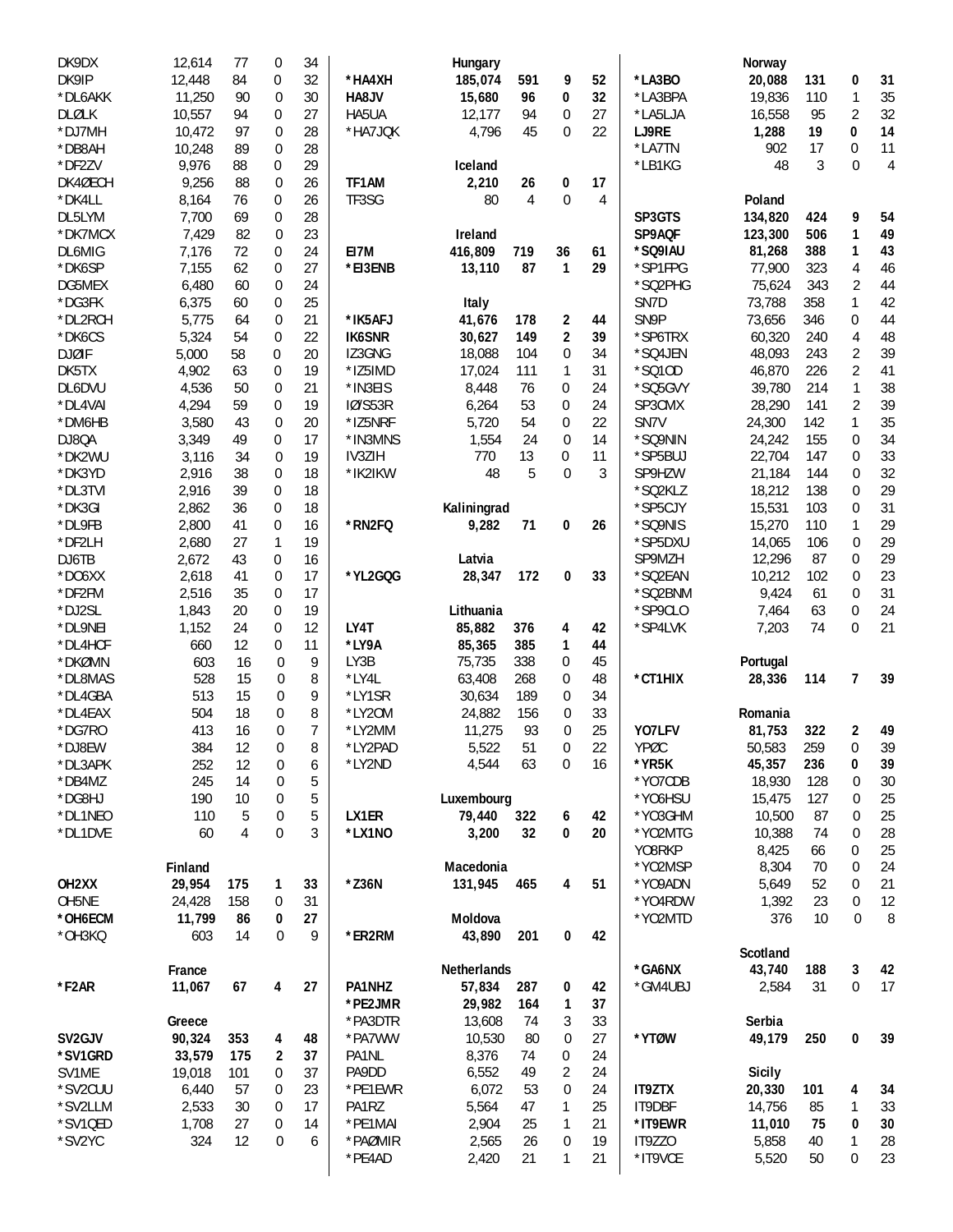|                  | Slovak Republic |                |                   |                | *US5MSJ            | 3,192                     | 33           | 0            | 19               |               | <b>NORTH AMERICA</b>        |            |                |                |
|------------------|-----------------|----------------|-------------------|----------------|--------------------|---------------------------|--------------|--------------|------------------|---------------|-----------------------------|------------|----------------|----------------|
| *OM6TX           | 122,210         | 440            | 7                 | 48             | USØQG              | 3,186                     | 41           | $\mathbf{0}$ | 18               |               | <b>AFRICA</b>               |            |                |                |
| OM15ØJM          | 56,990          | 279            | 0                 | 41             |                    |                           |              |              |                  |               | Ceuta & Melilla             |            |                |                |
| *OM6AL           | 33,280          | 209            | 0                 | 32             |                    | Wales                     |              |              |                  | EA9CD         | 15,864                      | 69         | 0              | 24             |
| *OMØDC           | 28,220          | 169            | $\boldsymbol{0}$  | 34             | *GW4EVX            | 20,128                    | 117          | 1            | 33               | EA9UV         | 3,885                       | 28         | $\Omega$       | 15             |
| *OM7OM           | 27,792          | 156            | 3                 | 33             |                    |                           |              |              |                  |               |                             |            |                |                |
| *OM2DT           | 7,225           | 57             | $\mathbf{1}$      | 24             |                    | <b>OCEANIA</b>            |              |              |                  |               | <b>ASIA</b>                 |            |                |                |
| OM3IAG           | 7,025           | 58             | $\overline{0}$    | 25             |                    | Hawaii                    |              |              |                  |               | <b>United Arab Emirates</b> |            |                |                |
|                  |                 |                |                   |                | KH <sub>6</sub> CC | 28,652                    | 77           | 33           | 5                | A61BK         | 416                         | 8          | $\overline{0}$ | 8              |
|                  | Slovenia        |                |                   |                |                    |                           |              |              |                  |               | <b>EUROPE</b>               |            |                |                |
| <b>S50A</b>      | 187,704         | 497            | 18                | 54             |                    | Indonesia                 |              |              |                  |               | <b>Belarus</b>              |            |                |                |
| <b>S57C</b>      | 167,720         | 600            | 2                 | 54             | *YC1COZ            | 4                         | 1            | 0            | $\overline{2}$   | EU6DX         | 1,428                       | 25         | $\mathbf 0$    | 12             |
| *S51I            | 19,680          | 128            | 0                 | 32             |                    |                           |              |              |                  |               |                             |            |                |                |
| S53M             | 10,071          | 76             | 0                 | 27             |                    | <b>SOUTH AMERICA</b>      |              |              |                  |               | Bosnia-Herzegovina          |            |                |                |
|                  |                 |                |                   |                |                    | Argentina                 |              |              |                  | E72NA         | 6,069                       | 58         | $\mathbf 0$    | 21             |
|                  | Spain           |                |                   |                | LU8DPM             | 3,420                     | 20           | 0            | 18               |               |                             |            |                |                |
| EA7KB            | 45,633          | 172            | 11                | 42             |                    |                           |              |              |                  |               | England                     |            |                |                |
| EA1PO            | 27,048          | 103            | 10                | 36             |                    | Colombia                  |              |              |                  | G3R           | 4,914                       | 47         | 1              | 20             |
| EA7EU            | 16,027          | 110            | 0                 | 31             | *HK3W              | 10                        | $\mathbf{1}$ | 0            | $\mathbf{1}$     |               |                             |            |                |                |
| EA5RU            | 14,910          | 90             | $\boldsymbol{0}$  | 35             |                    |                           |              |              |                  |               | European Russia             |            |                |                |
| *EE4EA           | 11,788          | 89             | 3                 | 25             |                    | Ecuador                   |              |              |                  | R3FQ          | 15,979                      | 112        | 0              | 29             |
| *EA5ASM          | 6,816           | 68             | $\overline{2}$    | 22             | HC2AO              | 950                       | 10           | 3            | 7                | UB3DDA        | 990                         | 24         | $\Omega$       | 10             |
| *EA7HY<br>*EC4KW | 6,372<br>5,727  | 55<br>53       | 0<br>$\mathbf{1}$ | 27<br>22       |                    | Venezuela                 |              |              |                  |               |                             |            |                |                |
| EA3XL            | 5,643           | 38             | 0                 | 27             | YV <sub>6</sub> CR | 4,085                     | 22           | 8            | 11               |               | Fed. Rep. of Germany        |            |                |                |
| *EA2AAZ          | 4,272           | 38             | $\boldsymbol{0}$  | 24             |                    |                           |              |              |                  | DL8LR         | 32,550                      | 187        | $\overline{2}$ | 40             |
| *EA5MON          | 2,178           | 26             | $\mathbf 0$       | 18             |                    |                           |              |              |                  | DL7UMK        | 26,334                      | 164        | $\overline{2}$ | 36             |
| *EA4JR           | 2,145           | 31             | $\boldsymbol{0}$  | 15             |                    | <b>QRP</b>                |              |              |                  | DO9ST         | 1,378                       | 23         | $\mathbf 0$    | 13             |
| *EA5ICL          | 870             | 20             | 0                 | 10             |                    | <b>NORTH AMERICA</b>      |              |              |                  | <b>DDØVS</b>  | 567                         | 21         | $\Omega$       | $\overline{7}$ |
| *EB5GBE          | 112             | $\overline{7}$ | $\mathbf 0$       | 4              |                    | <b>UNITED STATES</b>      |              |              |                  |               |                             |            |                |                |
| *EA2DDE          | 26              | 5              | $\mathbf 0$       | $\overline{2}$ |                    | <b>MAINE</b>              |              |              |                  |               | Hungary                     |            |                |                |
| *EB2ESS          | $\overline{2}$  | 1              | $\boldsymbol{0}$  | $\mathbf{1}$   | W1CEK              | 2,466                     | 58           | 18           | $\overline{0}$   | HG3M          | 71,714                      | 312        | 0              | 46             |
| *EB5GGB          | $\overline{2}$  | $\mathbf{1}$   | $\overline{0}$    | 1              |                    |                           |              |              |                  | HA5NB         | 29,172                      | 174        | $\Omega$       | 34             |
|                  |                 |                |                   |                |                    | <b>NEW HAMPSHIRE</b>      |              |              |                  |               |                             |            |                |                |
|                  | Sweden          |                |                   |                | W1FMR              | 1,260                     | 36           | 15           | $\mathbf 0$      |               | <b>Netherlands</b>          |            | $\mathbf{0}$   | 18             |
| *SEØX            | 107,950         | 430            | 1                 | 49             |                    |                           |              |              |                  | <b>PAØRBO</b> | 2,484                       | 30         |                |                |
| *SM6IQD          | 2,235           | 31             | $\mathbf 0$       | 15             | F<br>L             | $\mathbf 0$<br>R          | L            | D            | Α                |               |                             |            |                |                |
| *SE4E            | 1,980           | 27             | 0                 | 15             | K3TW               | 2,024                     | 34           | 20           | 3                | LA1DSA        | Norway<br>14,140            | 103        | $\mathbf 0$    | 28             |
| *SM2T            | 1,632           | 21             | 0                 | 16             |                    |                           |              |              |                  | LA2NTA        | 1,596                       | 24         | $\overline{0}$ | 14             |
| *SM50SZ          | 585             | 13             | $\mathbf 0$       | 9              |                    | <b>NORTH CAROLINA</b>     |              |              |                  |               |                             |            |                |                |
|                  |                 |                |                   |                |                    |                           |              |              |                  |               |                             |            |                |                |
|                  |                 |                |                   |                | WB4MSG             | 31,150                    | 285          | 46           | 4                |               |                             |            |                |                |
|                  | Switzerland     |                |                   |                | WA4VMC             | 13,338                    | 155          | 36           | 3                |               | Poland                      |            |                |                |
| *HB9EVI          | 17,760          | 121            | 0                 | 30             |                    |                           |              |              |                  | SQ2NNN        | 27,252                      | 165        | 0              | 36             |
|                  |                 |                |                   |                |                    | SOUTH CAROLINA            |              |              |                  | SP3IOE        | 4,780                       | 52         | 0              | 20             |
|                  | Ukraine         |                |                   |                | KG4IGC             | 3,780                     | 54           | 27           | 3                |               |                             |            |                |                |
| US8ICM           | 125,520         | 404            | 0                 | 60             |                    |                           |              |              |                  | Y08SSB        | Romania                     |            | 0              |                |
| <b>UX510</b>     | 64,584          | 242            | 1                 | 51             |                    | <b>VIRGINIA</b>           |              |              |                  | YO2MSB        | 40,560<br>12,825            | 212<br>106 | 0              | 39<br>25       |
| *UX9Q            | 60,288          | 244            | 2                 | 46             | KC4AUF             | 1,728                     | 48           | 18           | $\overline{0}$   |               |                             |            |                |                |
| UX1UA            | 54,943          | 229            | 1                 | 46             |                    |                           |              |              |                  |               | Slovenia                    |            |                |                |
| *UY2UQ           | 47,424          | 254            | 0                 | 38             |                    | <b>WASHINGTON</b>         |              |              |                  | S59D          | 16,672                      | 108        | $\mathbf 0$    | 32             |
| UT5ECZ           | 40,656          | 183            | $\boldsymbol{0}$  | 44             | KK7VL              | 85                        | 7            | 5            | $\overline{0}$   |               |                             |            |                |                |
| UY5ZZ            | 36,916          | 168            | $\sqrt{2}$        | 42             |                    |                           |              |              |                  |               | Spain                       |            |                |                |
| UX3HA            | 35,454          | 193            | 0                 | 38             |                    | <b>WYOMING</b>            |              |              |                  | EA3FF         | 3,040                       | 41         | 0              | 16             |
| *UR5VAA          | 24,885          | 148            | 0                 | 35             | WC7S               | 1,054                     | 31           | 17           | $\boldsymbol{0}$ |               |                             |            |                |                |
| UR7MN            | 20,724          | 126            | 0                 | 33             |                    |                           |              |              |                  |               | <b>Ukraine</b>              |            |                |                |
| *UV5EE0          | 17,019          | 110            | 0                 | 31             |                    | OHIO                      |              |              |                  | <b>UR300D</b> | 104                         | 6          | $\mathbf 0$    | 4              |
| UY3AW            | 16,995          | 101            | 0                 | 33             | WD9FTZ             | 3,718                     | 64           | 26           | $\pmb{0}$        |               |                             |            |                |                |
| *US5ZCW          | 16,912          | 129            | 0                 | 28             |                    |                           |              |              |                  |               | <b>OCEANIA</b>              |            |                |                |
| *UZ5UA           | 14,823          | 113            | 0                 | 27             | <b>KVØQ</b>        | <b>COLORADO</b><br>32,718 | 258          | 49           | 8                |               | <b>SOUTH AMERICA</b>        |            |                |                |
| *US6IKV          | 11,542          | 81             | 0                 | 29             | <b>KKØQ</b>        | 918                       | 27           | 17           | $\mathbf 0$      |               | <b>ASSISTED</b>             |            |                |                |
| UT8IK            | 9,477           | 70             | 0                 | 27             |                    |                           |              |              |                  |               | <b>NORTH AMERICA</b>        |            |                |                |
| *UW1U            | 7,850           | 67             | 0                 | 25             |                    | <b>CANADA</b>             |              |              |                  |               | <b>UNITED STATES</b>        |            |                |                |
| *UT7LW           | 5,900           | 59             | 0                 | 20             |                    | <b>ONTARIO</b>            |              |              |                  |               | <b>CONNECTICUT</b>          |            |                |                |
| US7IY<br>*UX2MK  | 4,960<br>4,945  | 49<br>44       | 0<br>0            | 20<br>23       | VA3RKM             | 273                       | 9            | 7            | $\mathbf 0$      | W1AN<br>W1CTN | 97,680<br>60,480            | 401<br>293 | 51<br>45       | 29<br>25       |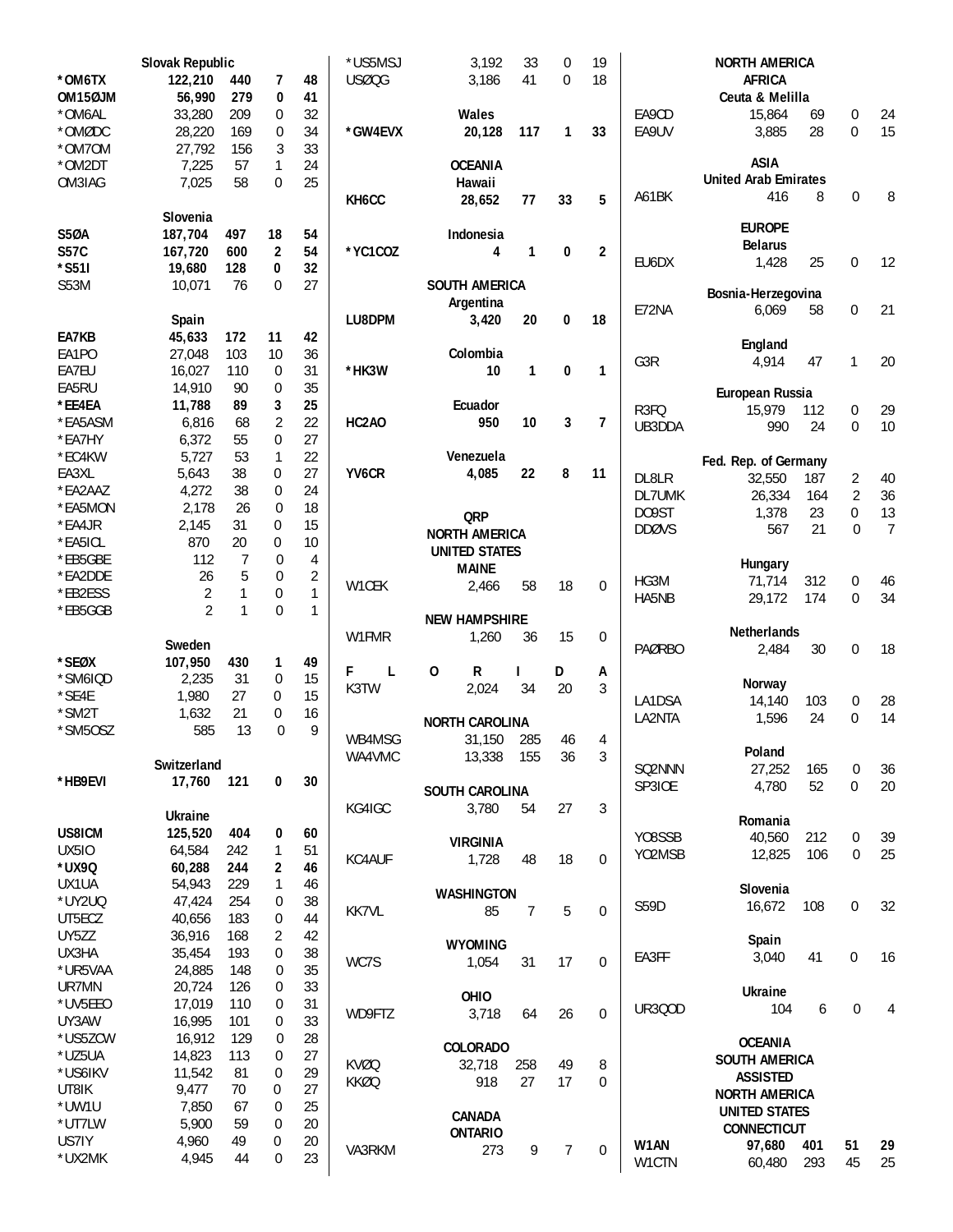|                   | <b>MAINE</b>                |                |                  |                |                   | <b>SOUTH CAROLINA</b> |     |                |                |              | <b>COLORADO</b>             |                |                |                |
|-------------------|-----------------------------|----------------|------------------|----------------|-------------------|-----------------------|-----|----------------|----------------|--------------|-----------------------------|----------------|----------------|----------------|
| K <sub>1</sub> JB | 34,216                      | 249            | 44               | 12             | K4YYL             | 5,180                 | 58  | 28             | 7              | <b>KBØYH</b> | 13,608                      | 153            | 41             | $\mathbf{1}$   |
| *W1IZL            | 6,996                       | 68             | 24               | 9              |                   |                       |     |                |                |              |                             |                |                |                |
|                   |                             |                |                  |                |                   | <b>TENNESSEE</b>      |     |                |                |              | <b>IOWA</b>                 |                |                |                |
|                   | <b>MASSACHUSETTS</b>        |                |                  |                | K40WR             | 69,600                | 547 | 50             | 8              | *AAØAI       | 4,205                       | 68             | 28             | $\mathbf{1}$   |
| K3J0              | 143,724                     | 355            | 43               | 44             | N <sub>4</sub> VV | 9,020                 | 95  | 38             | 3              |              |                             |                |                |                |
| WD1S              | 7,350                       | 93             | 32               | 3              | *N4DTF            | 24                    | 4   | 3              | 0              |              | <b>MINNESOTA</b>            |                |                |                |
| *WA1DRQ           | 48                          | $\overline{4}$ | 6                | 0              |                   |                       |     |                |                | <b>NØOK</b>  | 43,029                      | 299            | 55             |                |
|                   |                             |                |                  |                |                   |                       |     |                |                |              |                             |                |                | 8              |
|                   | <b>NEW HAMPSHIRE</b>        |                |                  |                |                   | <b>VIRGINIA</b>       |     |                |                | KØRC         | 16,709                      | 151            | 45             | $\overline{4}$ |
| <b>K1QX</b>       | 45,994                      | 260            | 42               | 19             | N4HB              | 23,760                | 166 | 42             | 12             | KØKX         | 6,216                       | 56             | 37             | 5              |
| K1RX              | 38,586                      | 227            | 38               |                | W4.JVN            | 20,955                | 136 | 44             | 11             |              |                             |                |                |                |
|                   |                             |                |                  | 21             | K1GG              | 11,868                | 99  | 36             | 10             |              | <b>MISSOURI</b>             |                |                |                |
| N1KWF             | 19,264                      | 200            | 39               | 4              | W4JAM             | 1,512                 | 39  | 18             | $\mathbf 0$    | <b>KDØFW</b> | 69,812                      | 516            | 55             | 7              |
| AB10C             | 18,495                      | 174            | 38               | 7              | *N3UA             | 1,134                 | 23  | 16             | $\overline{2}$ | KØJPL        | 40,812                      | 324            | 52             | 5              |
|                   |                             |                |                  |                |                   |                       |     |                |                |              |                             |                |                |                |
|                   | <b>NEW JERSEY</b>           |                |                  |                |                   | <b>ARKANSAS</b>       |     |                |                |              | <b>SOUTH DAKOTA</b>         |                |                |                |
| W2MF              | 201,442                     | 612            | 54               | 40             | WD5R              | 159,005               | 902 | 57             | 20             | *KØVVX       | 6,588                       | 87             | 36             | 0              |
| AB2DE             | 35,520                      | 198            | 44               | 20             |                   |                       |     |                |                |              |                             |                |                |                |
| W <sub>2</sub> JJ | 16,560                      | 144            | 38               | 8              |                   | LOUISIANA             |     |                |                |              | <b>CANADA</b>               |                |                |                |
| K2DLS             | 16,040                      | 169            | 38               | $\sqrt{2}$     |                   |                       |     |                |                |              |                             |                |                |                |
| N2WM              | 9,040                       | 85             | 34               | 6              | W5WMU             | 61,256                | 445 | 52             | 10             |              | <b>NEW BRUNSWICK</b>        |                |                |                |
| *KC2WUF           | 3,300                       | 57             | 24               | 1              |                   |                       |     |                |                | *VE9ML       | 6,708                       | 53             | 25             | 1              |
|                   |                             |                |                  |                |                   | <b>MISSISSIPPI</b>    |     |                |                |              |                             |                |                |                |
|                   | <b>NEW YORK</b>             |                |                  |                | K <sub>2</sub> FF | 74,970                | 530 | 52             | 11             |              | <b>QUEBEC</b>               |                |                |                |
| KN <sub>2</sub> M | 108,701                     | 640            | 52               | 19             |                   |                       |     |                |                | VE2JM        | 7,306                       | 61             | 24             | $\overline{2}$ |
|                   |                             |                |                  |                |                   | <b>NEW MEXICO</b>     |     |                |                |              |                             |                |                |                |
| WA3AFS            | 19,812                      | 141            | 41               | 11             | K7IA              | 26,562                | 201 | 50             | 7              |              | <b>ONTARIO</b>              |                |                |                |
| KB2URI            | 1,188                       | 30             | 18               | $\Omega$       |                   |                       |     |                |                | VE3FU        | 22,618                      | 104            | 33             | 10             |
|                   |                             |                |                  |                |                   | <b>TEXAS</b>          |     |                |                |              |                             |                |                |                |
|                   | <b>DISTRICT OF COLUMBIA</b> |                |                  |                | W5GFR             | 39,360                | 279 | 50             | 10             |              | <b>ALBERTA</b>              |                |                |                |
| KE3X              | 32,571                      | 311            | 42               | 5              | K5DU              | 26,050                | 239 | 45             | 5              | <b>VE6JY</b> | 450                         | 9              | $\overline{7}$ | $\overline{2}$ |
|                   |                             |                |                  |                |                   |                       |     |                |                |              |                             |                |                |                |
|                   | <b>MARYLAND</b>             |                |                  |                | K5GKC             | 20,950                | 183 | 44             | 6              |              |                             |                |                |                |
| N3RR              | 133,194                     | 649            | 52               | 27             | K5MV              | 8,502                 | 100 | 36             | 3              |              | <b>NORTH AMERICA</b>        |                |                |                |
| N <sub>1</sub> SZ | 27,984                      | 287            | 39               | 5              | K5NA              | 6,156                 | 71  | 33             | 3              |              | <b>Bahamas</b>              |                |                |                |
| K3YDX             | 17,640                      | 178            | 38               | 7              | WØVX              | 2,132                 | 38  | 23             | 3              | *C6ANM       | 36,765                      | 163            | 38             | $\overline{7}$ |
| AB3CV             | 15,480                      | 170            | 36               | 4              |                   |                       |     |                |                |              |                             |                |                |                |
| W3UL              | 13,202                      | 94             | 36               | 10             |                   | <b>CALIFORNIA</b>     |     |                |                |              | Bermuda                     |                |                |                |
|                   |                             |                |                  |                | W6YI              | 74,214                | 543 | 52             | 10             | VP9AD        | 40,984                      | 172            | 39             | 8              |
| W3OU              | 4,176                       | 63             | 28               | 1              | K6JEB             | 448                   | 24  | $\overline{7}$ | 1              |              |                             |                |                |                |
| K3CCR             | 1,394                       | 38             | 16               | 1              | *W8KA             | 340                   | 17  | 10             | 0              |              | <b>Mexico</b>               |                |                |                |
| *NA1DX            | 960                         | 22             | 12               | 3              | *K6DSW            | 240                   | 20  | 6              | 0              | *XE1H        | 1,014                       | 18             | 11             | 2              |
| N3OE              | 901                         | 25             | 17               | $\Omega$       |                   | 90                    |     |                | 0              | XE1EE        |                             |                |                |                |
| *K300             | 132                         | 11             | $\boldsymbol{6}$ | $\,0\,$        | W6SX              |                       | 9   | 5              |                |              | 10                          | $\overline{1}$ | 0              | $\mathbf{1}$   |
|                   |                             |                |                  |                |                   |                       |     |                |                |              |                             |                |                |                |
|                   | PENNSYLVANIA                |                |                  |                |                   | ARIZONA               |     |                |                |              | <b>AFRICA</b>               |                |                |                |
| K3WW              | 150,470                     | 759            | 55               | 27             | K7HP              | 29,904                | 235 | 51             | 5              |              | Ceuta & Melilla             |                |                |                |
| K4IKM             | 51,471                      | 339            | 51               | 12             | N9NA              | 14,440                | 161 | 35             | 5              | *EA9IB       | 7,904                       | 51             | $\mathbf 0$    | 16             |
| W3FV              | 32,670                      | 266            | 47               | 8              | N6SS              | 1,320                 | 26  | 17             | 3              |              |                             |                |                |                |
| WØBR              | 22,852                      | 149            | 46               | 12             |                   |                       |     |                |                |              | <b>ASIA</b>                 |                |                |                |
|                   |                             |                |                  |                |                   | <b>OREGON</b>         |     |                |                |              | <b>Asiatic Russia</b>       |                |                |                |
| W3MF              | 19,964                      | 174            | 38               | 8              | KI7M              | 23,693                | 248 | 39             | 4              | UA9MA        | 7,049                       | 41             | 0              | 19             |
| W3FVT             | 5,238                       | 78             | 23               | 4              |                   |                       |     |                |                | *RX9CAZ      | 2,736                       | 27             | 0              | 12             |
| NB3R              | 616                         | 19             | 14               | 0              |                   | <b>MICHIGAN</b>       |     |                |                | *R09U        | 856                         | 13             | 0              | 8              |
|                   |                             |                |                  |                | W1AW              | 30,740                | 251 | 44             | 9              | <b>RAØAM</b> | 720                         | 11             | $\Omega$       | 8              |
|                   | <b>ALABAMA</b>              |                |                  |                | KG8CW             | 11,309                |     |                |                |              |                             |                |                |                |
| KR4F              | 23,940                      | 172            | 48               | 9              |                   |                       | 118 | 41             | 2              |              |                             |                |                |                |
| N4NM              | 6,444                       | 75             | 32               | $\overline{4}$ | KD8QYE            | 1,998                 | 37  | 27             | 0              |              | Cyprus                      |                |                |                |
|                   |                             |                |                  |                |                   |                       |     |                |                | <b>P33W</b>  | 471,666                     | 617            | 16             | 62             |
|                   | <b>GEORGIA</b>              |                |                  |                |                   | OHIO                  |     |                |                |              |                             |                |                |                |
| NO9E              | 30,192                      | 262            | 44               | 7              | KB8VAO            | 38,048                | 279 | 48             | 10             |              | Kazakhstan                  |                |                |                |
| N4DU              | 23,850                      | 191            | 45               | 8              | W8GNM             | 26,416                | 220 | 46             | 6              | UN7BEW       | 1,820                       | 21             | $\bf{0}$       | 10             |
|                   |                             |                |                  |                | *KB8ZMI           | 15,886                | 140 | 40             | 7              |              |                             |                |                |                |
|                   |                             |                |                  |                |                   |                       |     |                |                |              | Saudi Arabia                |                |                |                |
|                   | <b>KENTUCKY</b>             |                |                  |                |                   | <b>ILLINOIS</b>       |     |                |                | *HZ1BW       | 576                         | 9              | 1              | $\overline{7}$ |
| *AC4YD            | 15,204                      | 172            | 42               | 0              | N2BJ              | 23,970                | 206 | 45             | 6              |              |                             |                |                |                |
|                   |                             |                |                  |                |                   |                       |     |                |                |              | <b>United Arab Emirates</b> |                |                |                |
|                   | <b>NORTH CAROLINA</b>       |                |                  |                |                   | <b>WISCONSIN</b>      |     |                |                | A65CA        | 2,055                       | 17             | $\bf{0}$       | 15             |
| WX4G              | 96,696 617                  |                | 52               | 16             |                   |                       |     |                |                |              |                             |                |                |                |
| WJ2D              | 60,099 317                  |                | 47               | 22             | *W9JA             | 18,850                | 159 | 45             | 5              |              |                             |                |                |                |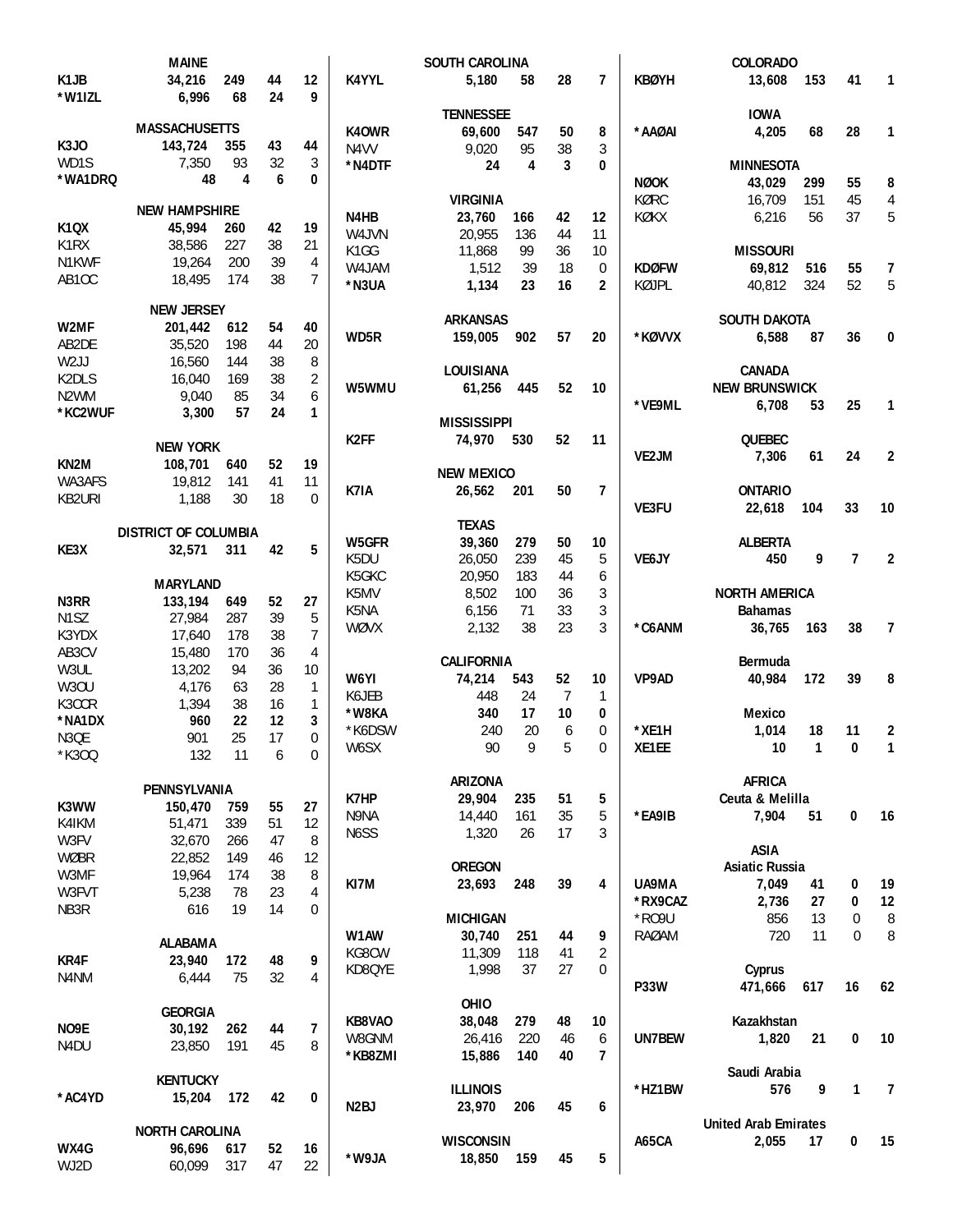|                   | <b>EUROPE</b>          |                  |                  |                |                   | Fed. Rep. of Germany |                |                  |                |                   | Lithuania              |     |                         |                  |
|-------------------|------------------------|------------------|------------------|----------------|-------------------|----------------------|----------------|------------------|----------------|-------------------|------------------------|-----|-------------------------|------------------|
|                   | <b>Belarus</b>         |                  |                  |                | DK6WL             | 227,475              | 668            | 16               | 59             | LY5W              | 252,350                | 700 | 5                       | 65               |
| EU3AR             | 147,803                | 469              | 4                | 57             | DJ1MM             | 95,188               | 409            | 4                | 49             | LY4A              | 113,724                | 432 | $\mathbf{2}$            | 50               |
| EW8DD             | 25,874                 | 151              | 0                | 34             | DJ5AN             | 89,149               | 329            | 12               | 47             | LY2XW             | 76,250                 | 302 | $\mathbf{1}$            | 49               |
| *EU3NA            | 21,021                 | 129              | 0                | 33             | DJ80G             | 85,320               | 305            | 12               | 48             | <b>LY20U</b>      | 39,960                 | 206 | 1                       | 39               |
| EW8DJ             | 12,404                 | 89               | $\mathbf{0}$     | 28             | DL7URH            | 84,078               | 348            | 5                | 49             | LY <sub>2</sub> J | 26,320                 | 153 | 0                       | 35               |
|                   |                        |                  |                  |                | DC1LEX            | 70,918               | 247            | 11               | 48             | LY1R              | 25,707                 | 126 | $\overline{2}$          | 39               |
|                   | <b>Belgium</b>         |                  |                  |                | DL5JS             | 70,512               | 349            | 3                | 45             | *LY2DX            | 21,204                 | 142 | 0                       | 31               |
| ON9CC             | 69,231                 | 289              | 6                | 41             | DL70N             | 67,872               | 327            | 2                | 46             | *LY2FN            | 15,904                 | 120 | 0                       | 28               |
|                   |                        |                  |                  |                | DL/SP3LPG         | 67,014               | 288            | $\overline{7}$   | 47             | LY7Z              | 4,750                  | 53  | 0                       | 19               |
|                   | Bosnia-Herzegovina     |                  |                  |                | DL6EZ             | 61,965               | 327            | 2                | 43             | *LY2SA            | 3,468                  | 45  | $\mathbf{0}$            | 17               |
| *E78T             | 63,990                 | 283              | 1                | 44             | DK2TG             | 60,424               | 260            | 4                | 48             | *LY2NY            | 1,261                  | 23  | $\overline{0}$          | 13               |
| E77DX             | 34,013                 | 155              | 1                | 42             | DQ7A              | 59,805               | 304            | 1                | 44             |                   |                        |     |                         |                  |
| E77EZ             | 25,704                 | 151              | 0                | 34             | DM5TI             | 57,822               | 302            | $\overline{4}$   | 42             |                   | Netherlands            |     |                         |                  |
|                   |                        |                  |                  |                | DJ1AA             | 53,382               | 310            | $\mathbf 0$      | 42             | *PHØAS            | 23,907                 | 125 | $\mathbf 2$             | 37               |
|                   | <b>Bulgaria</b>        |                  |                  |                | *DP7D             | 52,026               | 260            | 3                | 43             | *PA9CC            | 16,966                 | 101 | $\mathbf{1}$            | 33               |
| LZ9W              | 117,986                | 355              | 9                | 53             | DJ7YP             | 50,078               | 228            | 6                | 43             |                   |                        |     |                         |                  |
| LZ5K              | 45,838                 | 218              | 0                | 41             | DL7CX             | 48,849               | 185            | 8                | 49             |                   | Northern Ireland       |     |                         |                  |
| *LZ3ZZ            | 15,531                 | 98               | 0                | 31             | DK1KC             | 43,930               | 215            | $\sqrt{2}$       | 44             | *GI4AAM           | 4.680                  | 39  | 0                       | 24               |
| LZ2ZG             | 329                    | 10               | 0                | $\overline{7}$ | DL6RAI            | 40,500               | 195            | 5                | 40             |                   |                        |     |                         |                  |
|                   |                        |                  |                  |                | DL8NBJ            | 31,248               | 176            | 0                | 42             |                   | Norway                 |     |                         |                  |
|                   | Crete                  |                  |                  |                | *DJ9MH            | 29,260               | 154            | 4                | 40             | <b>LI50</b>       | 138,118                | 514 | 2                       | 51               |
| SV9COL            | 11,010                 | 70               | 1                | 29             | DL2OE             | 22,440               | 126            | 0                | 40             | LI9VDA            | 13,890                 | 94  | $\overline{0}$          | 30               |
|                   |                        |                  |                  |                | <b>DL6MHW</b>     | 22,155               | 145            | 1                | 34             |                   |                        |     |                         |                  |
|                   | Croatia                |                  |                  |                | DG2NMH            | 20,570               | 144            | $\overline{0}$   | 34             |                   | Poland                 |     |                         |                  |
| <b>9A2G</b>       | 14,385                 | 80               | 0                | 35             | DL7AT             | 18,321               | 137            | 0                | 31             | SN <sub>2M</sub>  | 338,013                | 794 | 18                      | 63               |
|                   |                        |                  |                  |                | DL5ST             | 15,912               | 100            | $\mathbf 0$      | 36             | SP8K              | 145,344                | 445 | 7                       | 57               |
|                   | <b>Czech Republic</b>  |                  |                  |                | *DJ3JD            | 13,082               | 106            | $\mathbf 0$      | 31             | SP1RKT            | 128,898                | 483 | 3                       | 51               |
| OK1T              | 171,120                | 546              | 11               | 51             | DL5RDP            | 12,988               | 89             | $\mathbf 0$      | 34             | SP9JZT            | 31,710                 | 196 | 0                       | 35               |
| OK1DTC            | 137,478                | 399              | 12               | 54             | DL3ABL            | 12,000               | 82             | 0                | 32             | S050              | 21,681                 | 144 | 0                       | 33               |
| *OK1AY            | 63,585                 | 289              | $\mathbf{1}$     | 44             | DF5MA             | 11,853               | 110            | $\boldsymbol{0}$ | 27             | *SP2IJ            | 13,362                 | 82  | 0                       | 34               |
| OK6AB             | 37,167                 | 192              | $\overline{2}$   | 37             | DL2MLU            | 10,584               | 89             | $\mathbf 0$      | 27             | *SP2DKI           | 4,830                  | 52  | 0                       | 21               |
| *OK2BEN           | 18,270                 | 104              | $\overline{2}$   | 33             | *DK5MB            | 3,743                | 48             | 1                | 18             | SP7JLH            | 280                    | 6   | 0                       | $\overline{7}$   |
| OK1VKC            | 6,090                  | 41               | $\boldsymbol{0}$ | 29             | *DF1LX            | 2,057                | 35             | 0                | 17             | SQ8IFG            | 125                    | 5   | $\mathbf 0$             | 5                |
| OK1FAI            | 5,250                  | 42               | 0                | 25             | *DJ1XT            | 125                  | 5              | $\boldsymbol{0}$ | 5              |                   |                        |     |                         |                  |
| *OK2JNB           | 5,200                  | 52               | $\mathbf 0$      | 20             | DL9NDV            | 85                   | $\overline{4}$ | $\mathbf 0$      | 5              |                   | Portugal               |     |                         |                  |
|                   |                        |                  |                  |                |                   |                      |                |                  |                | CT1BOL            | 4,440                  | 30  | $\overline{\mathbf{c}}$ | 22               |
|                   | <b>Denmark</b>         |                  |                  |                |                   | Finland              |                |                  |                |                   |                        |     |                         |                  |
| OZ2PBS            | 33,640                 | 167              | 1                | 39             | OH <sub>1</sub> Z | 55,104               | 225            | $\mathbf{2}$     | 46             |                   | Romania                |     |                         |                  |
| 502J              | 10,933                 | 74               | $\mathbf 0$      | 29             | OG6N              | 30,673               | 164            | $\mathbf 0$      | 37             | YO3APJ            | 138,287                | 430 | 13                      | 48               |
|                   |                        |                  |                  |                |                   |                      |                |                  |                | Y04DI             | 36,285                 | 174 | 0                       | 41               |
|                   | Dodecanese             |                  |                  |                |                   | France               |                |                  |                | YO3HOT            | 34,873                 | 159 | 1                       | 42               |
| *SV5DKL           | 7,695                  | 53               | 0                | 27             | F6IIT             | 83,928               | 315            | 7                | 45             | Y03JR             | 27,675                 | 134 | 0                       | 41               |
|                   |                        |                  |                  |                | F1UVN             | 175                  | 7              | $\boldsymbol{0}$ | 5              | Y09HP             | 6,716                  | 56  | $\boldsymbol{0}$        | 23               |
|                   | England                |                  |                  |                |                   |                      |                |                  |                | YO7LCB            | 4,050                  | 30  | 0                       | 25               |
| G6MC              | 71,910                 | 325              | 0                | 45             |                   | Hungary              |                |                  |                | Y050BA            | 3,024                  | 29  | 0                       | 21               |
| G4AFJ             | 45,846                 | 158              | 9                | 45             | HA8V              | 24,750               | 153            | 0                | 33             | *YO3GNF           | 400                    | 10  | 0                       | 8                |
| <b>GØBNR</b>      | 12,864                 | 79               | 0                | 32             |                   |                      |                |                  |                | YO8CHF            | 294                    | 11  | 0                       | $\boldsymbol{6}$ |
|                   |                        |                  |                  |                |                   | Ireland              |                |                  |                |                   |                        |     |                         |                  |
|                   | Estonia                |                  |                  |                | EI3KG             | 128                  | 7              | $\pmb{0}$        | 4              |                   | Serbia                 |     |                         |                  |
| ES5RW             | 311,068                | 777              | $10\,$           | 66             |                   |                      |                |                  |                | *YU2A             | 3,686                  | 39  | 0                       | 19               |
| ES5MG             | 74,450                 | 288              | 1                | 49             |                   | Italy                |                |                  |                |                   |                        |     |                         |                  |
|                   |                        |                  |                  |                | IZ4ZAW            | 255,284              | 655            | 12               | 64             |                   | <b>Sicily</b>          |     |                         |                  |
|                   | European Russia        |                  |                  |                | IZ3SQW            | 50,400               | 229            | 0                | 45             | <b>IT9RGY</b>     | 273,300                | 695 | 12                      | 63               |
| R1DX              | 72,700                 |                  |                  | 47             | IK2TDM            | 20,284               | 85             |                  | 37             | IT9XTP            |                        | 373 | 6                       | 50               |
| RU1AB             | 63,840                 | 289<br>263       | 3                | 47             |                   | 14,665               | 81             | 7                | 35             | IT9SPB            | 106,400<br>89,694      | 334 | $\mathbf{1}$            | 53               |
|                   |                        |                  | 1                |                | *IKØ/S53T         |                      |                | 0                |                |                   |                        |     |                         |                  |
| R <sub>3</sub> ST | 60,588                 | 222              | $\overline{2}$   | 52             | <b>IKØXBX</b>     | 10,943               | 70             | 1                | 30             | IW9HLI            | 4,032                  | 36  | $\mathbf 0$             | 21               |
| RN4AA             | 22,919                 | 113              | 0                | 41             | *IU3AZC           | 8,232                | 59             | 0                | 28             |                   |                        |     |                         |                  |
| *RQ3M             | 15,147                 | 91               | 0                | 33             | <b>IV3RJT</b>     | 1,498                | 20             | 1                | 13             |                   | <b>Slovak Republic</b> |     |                         |                  |
| R3LA              | 5,589                  | 52               | 0                | 23             | *4UØWFP           | 40                   | 4              | $\mathbf 0$      | $\overline{2}$ | <b>OMØA</b>       | 109,344                | 429 | 4                       | 47               |
| *UA9FKH           | 1                      | $\boldsymbol{0}$ | $\overline{0}$   | $\mathbf{1}$   |                   |                      |                |                  |                | *OM8DD            | 40,242                 | 216 | 0                       | 38               |
|                   |                        |                  |                  |                |                   | Latvia               |                |                  |                | *OM4AQP           | 11,180                 | 89  | 0                       | 26               |
|                   | <b>European Turkey</b> |                  |                  |                | YL2UI             | 86,735               | 300            | 6                | 49             | *OM7YC            | 3,724                  | 41  | $\mathbf 0$             | 19               |
| *TA1ABG           | 3,540                  | 32               | $\pmb{0}$        | 20             |                   |                      |                |                  |                |                   |                        |     |                         |                  |
|                   |                        |                  |                  |                |                   |                      |                |                  |                |                   |                        |     |                         |                  |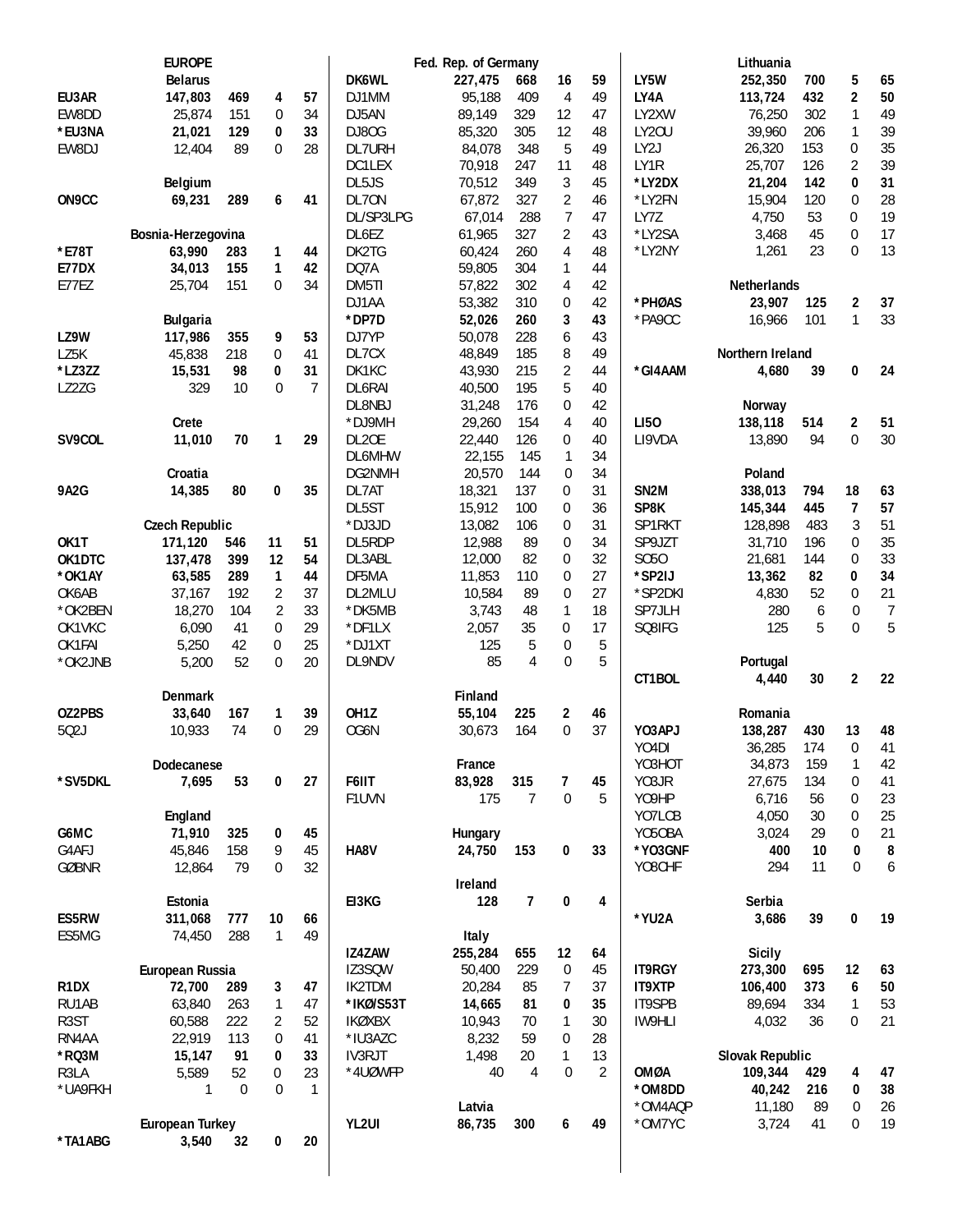|                   | Slovenia                    |                |                  |                |                    | <b>FLORIDA</b>        |            |             |                |                  | <b>EUROPE</b>         |     |                |    |
|-------------------|-----------------------------|----------------|------------------|----------------|--------------------|-----------------------|------------|-------------|----------------|------------------|-----------------------|-----|----------------|----|
| S540              | 40,090                      | 215            | 0                | 38             | N <sub>2</sub> CEI | 180,136               | 747        | 56          | 33             |                  | Belgium               |     |                |    |
| *S56A             | 37,296                      | 180            | 0                | 42             |                    |                       |            |             |                | OT5A             | 209,139               | 563 | 19             | 50 |
| $*$ S53F          | 25,534                      | 151            | 1                | 33             |                    | <b>GEORGIA</b>        |            |             |                |                  |                       |     |                |    |
| *S52WW            | 110                         | 5              | $\mathbf 0$      | 5              | K4NV               | 13,246                | 178        | 35          | $\overline{2}$ |                  | Croatia               |     |                |    |
|                   |                             |                |                  |                |                    |                       |            |             |                | <b>9A6V</b>      | 48,160                | 223 | 0              | 43 |
|                   | Spain                       |                |                  |                |                    | <b>SOUTH CAROLINA</b> |            |             |                |                  |                       |     |                |    |
| EA3PT             | 145,872                     | 379            | 18               | 54             | W4YCC              | 34,527                | 301        | 42          | 9              |                  | <b>Czech Republic</b> |     |                |    |
| EA1SA             | 46,368                      | 147            | 15               | 41             |                    |                       |            |             |                | OK7K             | 437,784               | 943 | 21             | 66 |
| EA4BHK            | 35,374                      | 147            | 10               | 36             |                    | <b>MISSISSIPPI</b>    |            |             |                | OK2KJU           | 77,372                | 338 | $\mathbf{1}$   | 45 |
| ED7P              | 32,604                      | 150            | 7                | 37             | K5GDX              | 79,596                | 553        | 54          | 12             | OK <sub>5N</sub> | 42,798                | 209 | $\mathbf{1}$   | 41 |
| EA5HT             | 28,520                      | 152            | 1                | 39             | W5SGL              | 28,600                | 265        | 42          | 8              |                  |                       |     |                |    |
| EA5KA             | 26,620                      | 126            | 6                | 38             |                    |                       |            |             |                | Estonia          |                       |     |                |    |
| EA5GMB            | 26,364                      | 139            | 0                | 39             |                    | <b>NEW MEXICO</b>     |            |             |                | <b>ES10</b>      | 33,985                | 196 | $\overline{0}$ | 35 |
| EB3CW             | 22,914                      | 123            | 4                | 34             | K5LRW              | 15,181                | 147        | 43          | 4              |                  |                       |     |                |    |
| EC1KR             | 16,345                      | 99             | 0                | 35             |                    |                       |            |             |                |                  | European Russia       |     |                |    |
| EA5TS             | 7,200                       | 66             | 0                | 24             |                    | <b>TEXAS</b>          |            |             |                | RV3A             | 72,373                | 295 | 0              | 49 |
| EA1EVR            | 6,583                       | 43             | $\mathbf{1}$     | 28             | <b>WR50</b>        | 22,512                | 220        | 44          | 4              | UA6YI            | 56,100                | 215 | 1              | 50 |
| *EA1AF            | 3,404                       | 30             | 0                | 23             |                    |                       |            |             |                |                  |                       |     |                |    |
| *EA3HQQ           | 2,400                       | 24             | $\mathbf 0$      | 20             |                    | <b>CALIFORNIA</b>     |            |             |                |                  | Fed. Rep. of Germany  |     |                |    |
| EA1YO             | 296                         | 8              | $\boldsymbol{0}$ | 8              | W6DR               | 20,600                | 236        | 37          | 3              | DK1FW            | 330,480               | 778 | 24             | 66 |
| EA3EGB            | 100                         | $\overline{4}$ | $\mathbf 0$      | 4              |                    |                       |            |             |                | <b>DLØCS</b>     | 256,632               | 755 | 17             | 57 |
| EA7HX             | 88                          | $\overline{4}$ | $\boldsymbol{0}$ | 4              |                    | <b>WASHINGTON</b>     |            |             |                | <b>DKØIW</b>     | 161,784               | 587 | 11             | 52 |
| EA5KY             | $\overline{2}$              | 1              | $\mathbf{0}$     | $\mathbf{1}$   | K7MMM              | 43,149                | 334        | 51          | 6              | <b>DKØRX</b>     | 160,011               | 513 | 14             | 55 |
|                   |                             |                |                  |                |                    |                       |            |             |                | <b>DLØNM</b>     | 119,499               | 444 | 10             | 51 |
|                   | Sweden                      |                |                  |                |                    | <b>MICHIGAN</b>       |            |             |                | <b>DLØAC</b>     | 96,930                | 412 | 11             | 43 |
| SK <sub>2</sub> T | 5,900                       | 47             | 0                | 25             | W8CT               | 29,172                | 257        | 47          | 5              | DK3A             | 69,628                | 309 | 9              | 43 |
|                   |                             |                |                  |                |                    |                       |            |             |                | DQ4W             | 48,510                | 246 | $\mathbf{1}$   | 44 |
|                   | <b>Ukraine</b>              |                |                  |                |                    | OHIO                  |            |             |                |                  |                       |     |                |    |
| UU7J              | 282,492                     | 633            | 14               | 70             | ND8DX              | 253,536               | 946        | 57          | 39             |                  | Greece                |     |                |    |
| UT1AN             | 153,024                     | 460            | 6                | 58             | W8PR               | 241,488               | 1110       | 57          | 29             | SX1AA            | 109,674               | 431 | 7              | 47 |
| UR5AKU            | 43,092                      | 136            | 5                | 52             | WW80H              | 99,729                | 724        | 54          | 9              | SZ3P             | 98,766                | 388 | 6              | 48 |
| *UR5GDX           | 14,787                      | 97             | 0                | 31             |                    |                       |            |             |                |                  |                       |     |                |    |
| UX4U              | 9,074                       | 73             | 0                | 26             |                    | <b>COLORADO</b>       |            |             |                |                  | Hungary               |     |                |    |
| *UT3WX            | 3,384                       | 40             | $\mathbf{0}$     | 18             | KØUK               | 12,728                | 132        | 40          | 3              | HG8DX            | 415,576               | 955 | 16             | 66 |
| *UT7Y             | 729                         | 18             | $\boldsymbol{0}$ | 9              |                    |                       |            |             |                | HG7T             | 116,484               | 446 | 2              | 49 |
| US1IW             | 469                         | 11             | 0                | $\overline{7}$ |                    | <b>IOWA</b>           |            |             |                | HA2D             | 113,832               | 439 | 4              | 47 |
|                   | <b>OCEANIA</b>              |                |                  |                | KØXG               | 155,277               | 976        | 57          | 14             |                  |                       |     |                |    |
|                   |                             |                |                  |                |                    |                       |            |             |                |                  | Italy                 |     |                |    |
|                   | Australia                   |                |                  |                | WBØVAK             | <b>MINNESOTA</b>      |            |             |                | IQ5DY            | 9,996                 | 73  | 1              | 27 |
| <b>VK6NC</b>      | 10                          | 1              | 1                | 0              | <b>WØMR</b>        | 52,687<br>52,140      | 401<br>388 | 50<br>52    | 9<br>8         |                  | Kaliningrad           |     |                |    |
|                   |                             |                |                  |                |                    |                       |            |             |                |                  | 438,416 919           |     |                |    |
| WH7DX             | Hawaii                      | $\overline{2}$ | $\overline{2}$   | $\mathbf{1}$   |                    | CANADA                |            |             |                | UA2F             |                       |     | 20             | 68 |
|                   | 36                          |                |                  |                |                    | <b>QUEBEC</b>         |            |             |                |                  | Lithuania             |     |                |    |
|                   | <b>SOUTH AMERICA</b>        |                |                  |                | VE2UMS             | 14,952                | 114        | 27          | 1              | LY7A             | 120,310               | 450 | 2              | 51 |
|                   | <b>MULTI OP</b>             |                |                  |                |                    |                       |            |             |                |                  |                       |     |                |    |
|                   | <b>NORTH AMERICA</b>        |                |                  |                |                    | <b>ONTARIO</b>        |            |             |                |                  | Netherlands           |     |                |    |
|                   | <b>UNITED STATES</b>        |                |                  |                | VE3DC              | 125,950               | 472        | 48          | 7              | PI4DX            | 218,818               | 544 | 21             | 53 |
|                   | <b>MASSACHUSETTS</b>        |                |                  |                | VE3VV              | 58,738                | 284        | 41          | 2              |                  |                       |     |                |    |
| K6ND              | 25,740                      | 108            | 30               | 22             |                    |                       |            |             |                |                  | Norway                |     |                |    |
| K1LZ              | 14,220                      | 90             | 29               | 16             |                    | <b>NORTH AMERICA</b>  |            |             |                | LA1K             | 549                   | 14  | $\mathbf{0}$   | 9  |
|                   |                             |                |                  |                |                    | <b>Mexico</b>         |            |             |                |                  |                       |     |                |    |
|                   | <b>NEW JERSEY</b>           |                |                  |                | XE1RCS             | 80,465                | 291        | 46          | 9              |                  | Poland                |     |                |    |
| N <sub>2</sub> CW | 157,500                     | 641            | 51               | 33             |                    |                       |            |             |                | SN8B             | 205,140               | 623 | 8              | 57 |
|                   |                             |                |                  |                |                    | <b>AFRICA</b>         |            |             |                | SN7X             | 112,254               | 435 | $\mathbf{1}$   | 52 |
|                   | <b>DISTRICT OF COLUMBIA</b> |                |                  |                |                    | <b>ASIA</b>           |            |             |                | SP5ZCC           | 100,440               | 333 | 8              | 52 |
| W3DQ              | 34,980 285                  |                | 45               | 8              |                    | <b>Asiatic Turkey</b> |            |             |                | SP7MC            | 51,520                | 271 | $\mathbf{1}$   | 39 |
|                   |                             |                |                  |                | YM7KA              | 11,814                | 57         | $\mathbf 0$ | 22             | SP6YNR           | 49,450                | 239 | 1              | 42 |
|                   | <b>MARYLAND</b>             |                |                  |                |                    |                       |            |             |                | SP2KPD           | 29,289                | 159 | 0              | 39 |
| WG3J              | 105,006                     | 595            | 53               | 21             |                    | Cyprus                |            |             |                |                  |                       |     |                |    |
|                   |                             |                |                  |                | C4A                | 180,234               | 296        | 11          | 51             |                  | Portugal              |     |                |    |
|                   | <b>ALABAMA</b>              |                |                  |                |                    |                       |            |             |                | CQ7A             | 114,736               | 277 | 21             | 50 |
| N4IDX             | 14,760                      | 149            | 41               | 4              |                    |                       |            |             |                | CR5R             | 48,924                | 158 | 12             | 42 |
|                   |                             |                |                  |                |                    |                       |            |             |                |                  |                       |     |                |    |
|                   |                             |                |                  |                |                    |                       |            |             |                |                  |                       |     |                |    |